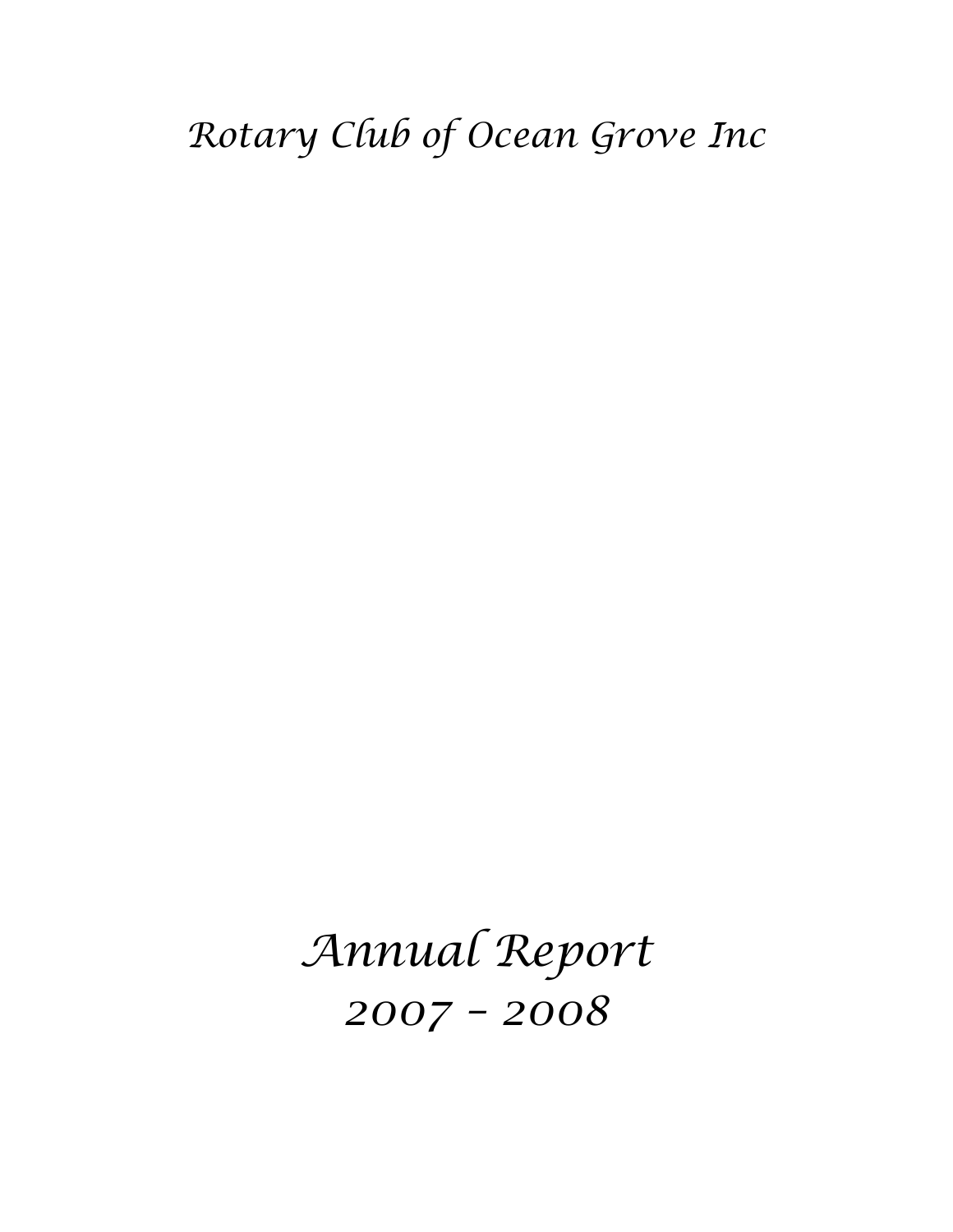# *Rotary Club of Ocean Grove 2007 -2008*

# *Officer Bearers and Directors*

*President of Rotary International Wilfrid J Wilkinson(Ontario, Canada) District Governor Ric Robertson (Camperdown) Assistant District Governor Helen Trigg (Ocean Grove)*

### *Board of Directors*

| President                                   | Alison Geo |
|---------------------------------------------|------------|
| Immediate Past President & Service projects | Richard G  |
| President Elect                             | John Caln  |
| Vice President                              | Geoff Char |
| Secretary & Club Administration             | Rod Greer  |
| Treasurer                                   | Fred And   |
| Publicity                                   | Richard G  |
| Rotary Foundation                           | Geoff Brer |
| Membership                                  | Trevor Mo  |
|                                             |            |

*President Alison George Immediate Past President & Service projects Richard Grimmett President Elect John Calnin Vice President Geoff Chandler Treasurer Fred Andrews Publicity Richard Grimmett Rotary Foundation Geoff Brentnall Membership Trevor McArdle*

#### *Special Purpose Committees and Other Roles*

*Community Service Marion Walton International Service Tim Kemp Vocational Service Noel Emselle Youth Service Paul Gleeson Bulletin Editor John Fox Sergeant –at –Arms James Turnbull Market Judy Greer Attendance Fred Andrews Family of Rotary Norm Elliott Property David Cornwall Risk Management David Tyrrell Public Officer Tony Haines Fund Raising and Social Clin Brown Club Historian Bob Osborne Public Access Defibrillator Project Wal Kelly Programme Margaret Campbell*  $Health$  *Programmes* 

#### **Past Service & Service Recognition**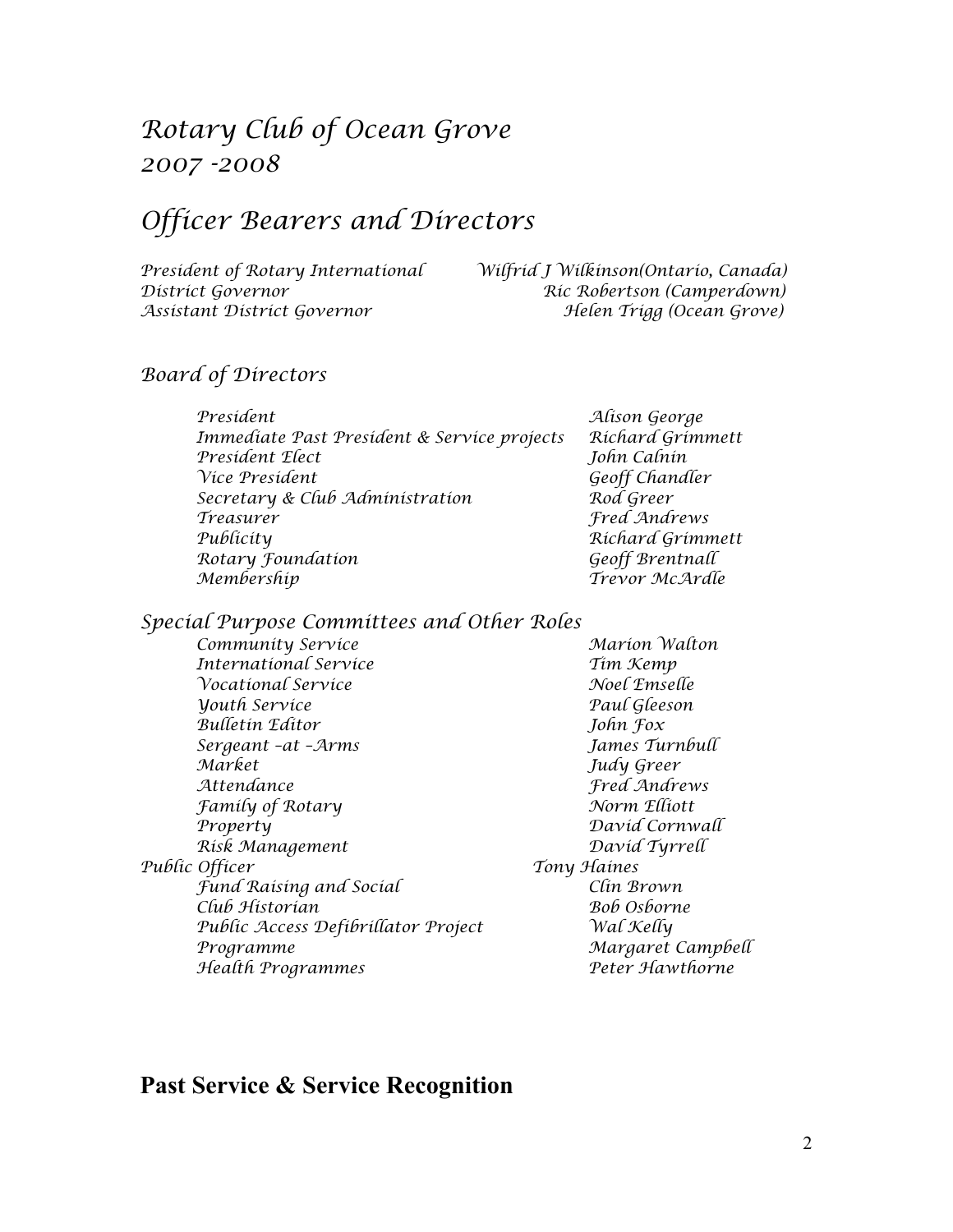|         | <b>Past Presidents</b>  | <b>Past Secretaries</b> |
|---------|-------------------------|-------------------------|
| 1983-84 | Wal Kelly               | Alan Kilpatrick         |
| 1984-85 | <b>Frank Mountford</b>  | Alan Kilpatrick         |
| 1985-86 | Henry Hudson            | Denis Joseph            |
| 1986-87 | John Calnin             | Denis Joseph            |
| 1987-88 | Jim MacDonald           | Maurice Barwick         |
| 1988-89 | Hans Franken            | Maurice Barwick         |
| 1989-90 | <b>Trevor McArdle</b>   | Jim MacDonald           |
| 1990-91 | Maurice Barwick         | <b>Geoff Brentnall</b>  |
| 1991-92 | Peter Robinson          | <b>Bob Osbourne</b>     |
| 1992-93 | Geoff Morphett          | <b>Bob Osbourne</b>     |
| 1993-94 | Eric Bare               | Ken Thibou              |
|         |                         | <b>Bob Osbourne</b>     |
| 1994-95 | <b>Geoff Chandler</b>   | John Dodgshun           |
| 1995-96 | Gerry Spencer           | John Dodgshun           |
| 1996-97 | <b>Barry Reid</b>       | John Dodgshun           |
| 1997-98 | Coral Barker            | Mark Donehue            |
| 1998-99 | <b>Martin Geerings</b>  | Mark Donehue            |
| 1999-00 | Peter Cullen            | Mark Donehue            |
| 2000-01 | Hans Franken            | Geoff Morphett          |
| 2001-02 | John Powell             | <b>Tony Haines</b>      |
| 2002-03 | Colin Brown             | <b>Tony Haines</b>      |
| 2003-04 | Geoff Brentnall         | <b>Tony Haines</b>      |
| 2004-05 | Tim Kemp                | Dennis Saliba           |
| 2005-06 | Helen Trigg             | David Cornwell          |
| 2006-07 | <b>Richard Grimmett</b> | Rod Greer               |
| 2007-08 | Alison George           | Rod Greer               |

# **Service Recognition**

| <b>Four Avenues of Service Citation</b>               | PDG. | Henry Hudson<br>John Fox |  |
|-------------------------------------------------------|------|--------------------------|--|
| <b>Rotary Foundation Meritorious Service Citation</b> |      | PDG Henry Hudson         |  |
| Daul Harris Fallaws:                                  |      |                          |  |

#### **Paul Harris Fellows:**

| Moyia Armstrong | Peter Hawthorne          |
|-----------------|--------------------------|
| Eric Bare       | Henry Hudson – Sapp. Pin |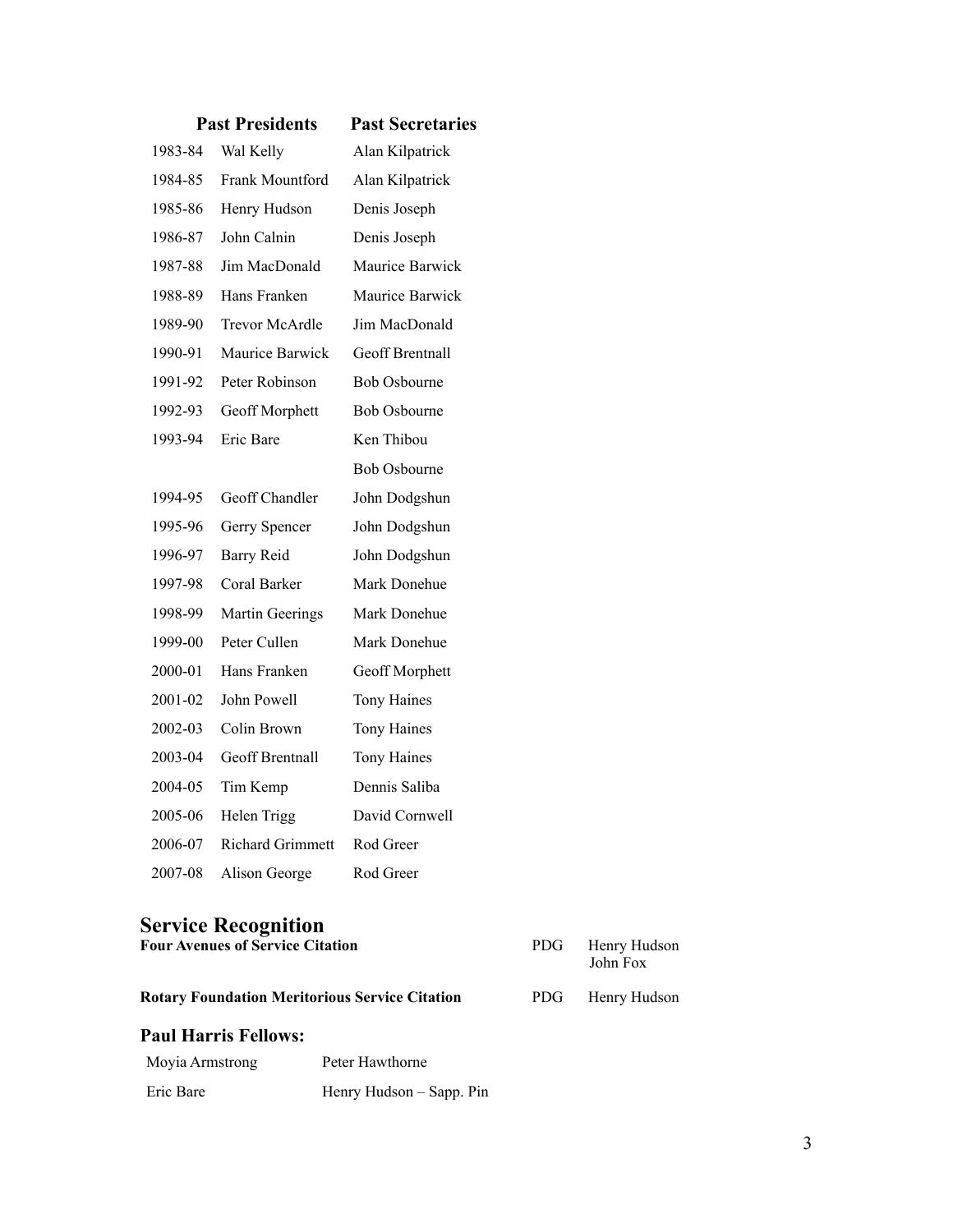| Coral Barker            | Isabella Hudson     |
|-------------------------|---------------------|
| Graham Bath - Sapp. Pin | Wal Kelly           |
| Rodney Birrell          | Tim Kemp            |
| <b>Geoff Brentnall</b>  | Trevor McAedle      |
| Colin Brown             | Geoff Morphett      |
| John Calnin             | Frank Mountford     |
| Geoff Chandler          | <b>Bob Osbourne</b> |
| Charles Dawborn         | <b>Bill Penna</b>   |
| John Dodgshun           | Peter Robinson      |
| John Fox - Sapp. Pin    | Roy Rose            |
| Hans Franken            | Ron Todd            |
| Martin Geerings         | David Tyrrell       |
| <b>Robert Grant</b>     | Dennis Wooten       |
| Tony Haines             | John Wynn           |
|                         |                     |



### **President**

At the beginning of my year I stated my five main goals for the club for the forthcoming 12 months. Whilst all have been addressed, achievement to my expectation has not occurred in every area.

Bonds of fellowship have continued and I believe the club is a happy one. The Rotary Foundation has certainly been our major charity focus as we have donated two shelter boxes, which have sadly been urgently required with the recent disasters in Burma and China.

Two members have also accepted leadership roles beyond club responsibility. Their progress and endeavors are supported and will be followed with interest. We have implemented some service projects under the guidance of Marion Walton and her team. The development of the Stephanie Alexander Garden at the Surfside Primary School and repairs and painting of the shed at the Barwon Heads Community Garden have been very successful and worthwhile, but only the "regular few" have been involved. As usual the whole club was involved in the Christmas Dinner for the Senior Citizens. A major community project has not been implemented and one must be found to promote the image and work of Rotary in our area.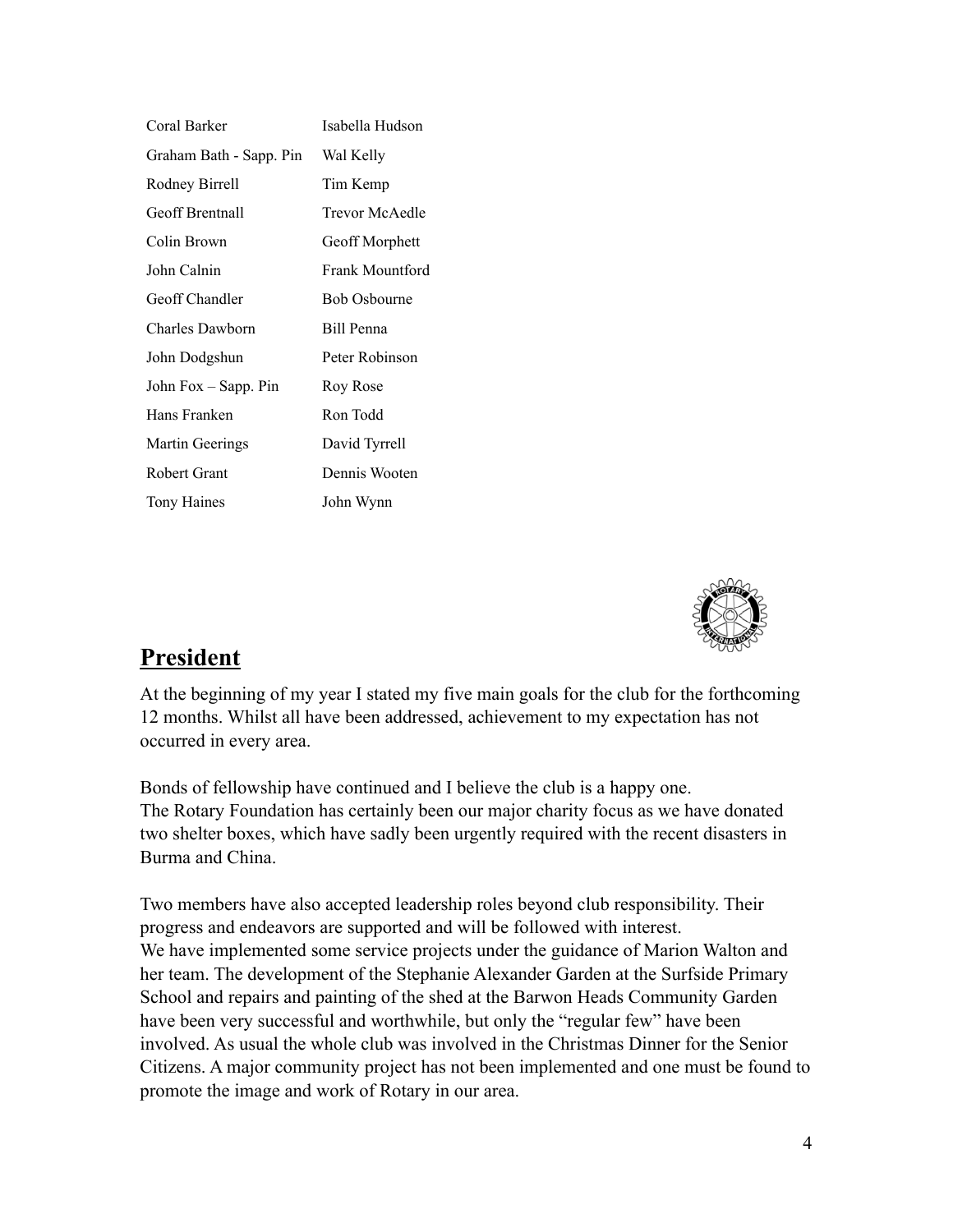Our work in several Health related areas has been a feature of the Club's Year and these activities are reported on in the Health Report.

Membership retention and an increase by five new members has not been achieved. We were very surprised and proud to win the Lange Trophy for the best membership growth in the district together with Port Fairy for the previous year. However, at the end of this year we have lost three members, mostly due to work relocation and altered family circumstances. The future looks better thanks to the hard work of Trevor McArdle and his committee, as several new members will join us in the next Rotary year.

Club members have continued to give their time willingly to our major fundraising activities- the Craft Market very ably managed by Judy Greer and her helpers. With an average of 65-70 stallholders for six months, increasing to 120 in January and Easter, it continues to involve all our members. Many members are also involved in helping Geoff Ford and his small group sell raffle tickets at other markets, caravan and camping parks, on the street and amongst friends.

Noel Emselle has ensured our interest in the Vocational area has been well served with visits to Davidson's Restaurant at the Gordon Tech., as well as a visit to the new Ambulance Station. Hong Trinh was also presented with a Pride in Workmanship award.

The Youth Service committee has also been active with six students attending the Siemens Science School Experience and twelve students participating in the Junior Community Service Awards. The Roy Rose prizes have been presented to students at Bellarine Secondary College. Financial assistance for a needy student to complete VCE and for another to attend the Transplant Games has been provided. In the area of International Service the club was hoping to be involved in a joint project with the Southampton Rotary Club, Ontario, Canada and a club in the Phillippines. This project did not come to fruition so along with several other Geelong clubs our support was given to two RAWCS projects in Fiji. Donations in Kind collections have continued as has work by several members repairing bicycles and other equipment.

Our applicant for an Ambassadorial (Cultural) Scholar has continued her interest despite delays in achieving district funding. Hopefully this will eventuate soon. Tim Kemp and his team were responsible for much of this activity.

The PAD project continues with the enthusiasm of Wal Kelly and his team who are taking the device and demonstrating it to other organizations

Once again John Calnin marshalled his happy band of helpers to provide breakfast on Anzac Day for over 200 people. This is a wonderful way to show Rotary at work in our community.

I am sure there are other areas where members have been involved and these will be included in reports to follow.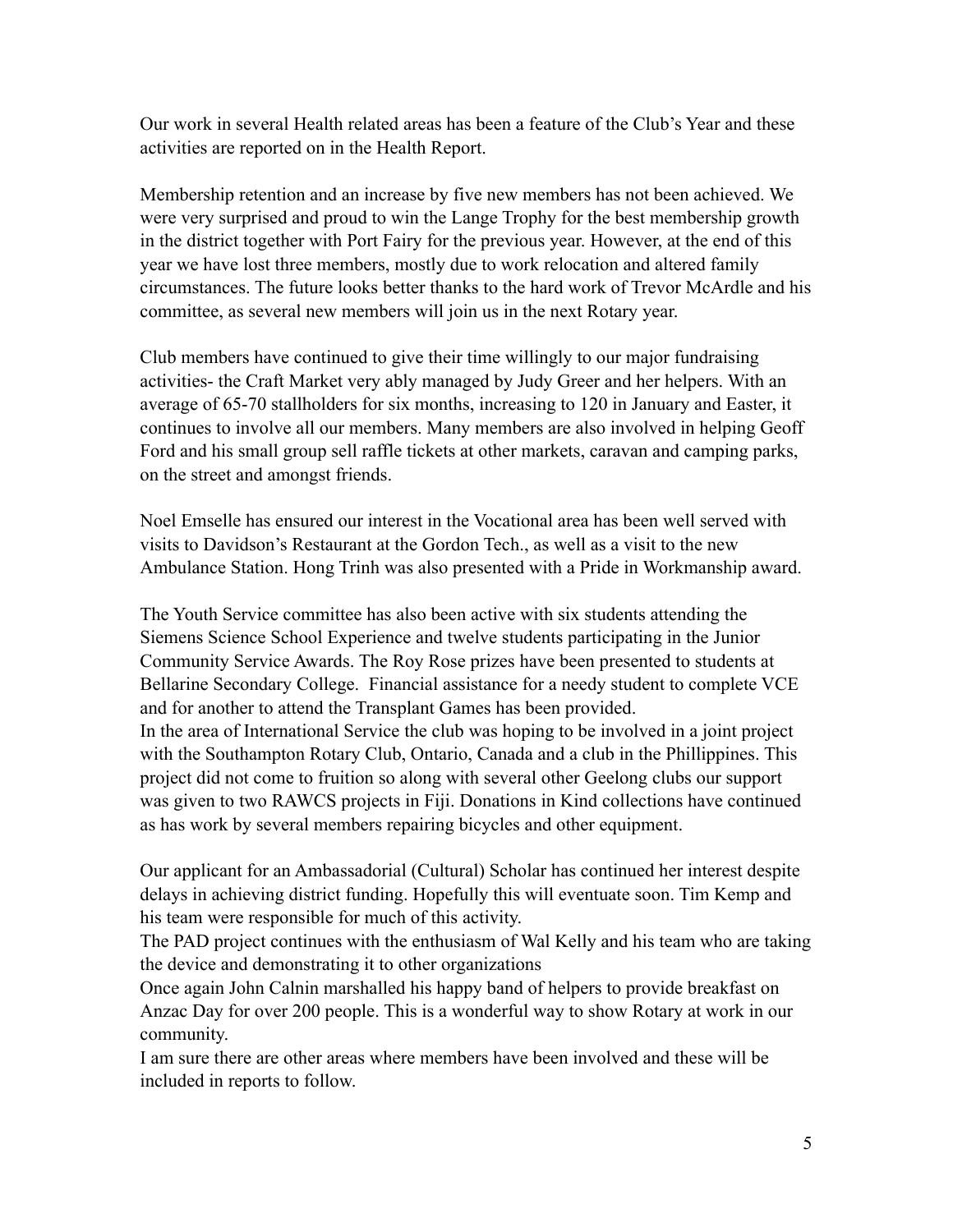Our Club has had a busy year as usual and I believe there is a strong bond of camaraderie between members which has been enhanced by achievement. We have also been treated to an excellent program of speakers organized by Margaret Campbell as well as informed, berated and entertained by our "Bully" editor. Well done, John Fox. I have enjoyed my year as President, secure in the knowledge that if I needed guidance and support it was willingly given. The members of the Board have also been wonderful with their advice, co-operation and forbearance... those monthly meetings were long! Special thanks must go to Rod Greer, Secretary extraordinaire; Vice President Geoff Chandler – wise counsellor; Treasurer and 'new citizen' Fred Andrews guardianship of our hard earned money and to the 'wordmaster', Sergeant James Turnbull.

Finally, congratulations to John Fox for his special recognition through, not only 50 Years of Service but also for receiving a 4 Avenues of Service Citation from RI International. It is an honour well deserved.

I am sure we all wish John Calnin and his Board a great year, full of success and achievement of your aims and objectives for our great club.

**Alison George President**

### **Membership**

#### **(Membership Recruitment, Induction, Orientation & Retention.)**

Unfortunately, this year has been a disappointing one as far as membership numbers are concerned. After starting the year with 49 members and looking for an increase of at least 5, we finished the year with 45, a net loss of 4 members.

For a variety of reasons, none of which were dissatisfaction with the club, we lost valuable members of the club in Paul Gleeson, Anne Brown, Past President Tim Kemp, Leigh Holloway, Ben and Suzie Israel, Dave Cornwall and John Webb.

We inducted 4 new members in Heather Wallace, Dick Clay, Bruce Gilbert and former member and Past President Gerry Spencer. The good news is that we have several prospective members in pipeline who will be formally inducted after changeover.

Once again it is obvious we need to continually be on the lookout for new members as natural attrition steals from our numbers each year. It is each and every Rotarian's responsibility to introduce at least one new member in their lifetime and give that person the opportunity to experience the benefits of being a Rotarian. Retention is another important aspect in keeping current members and the Board must ensure all members are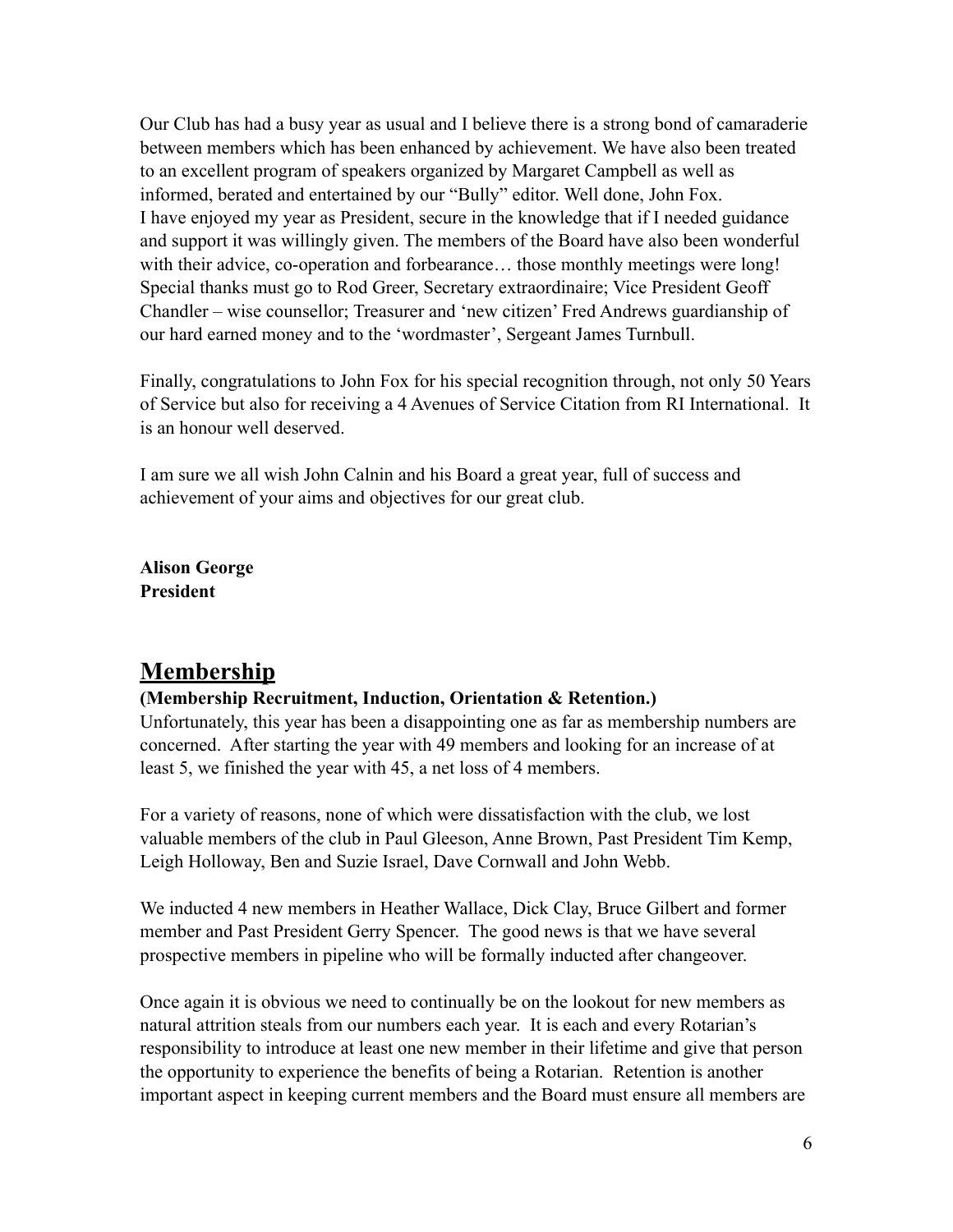kept happy and are involved in club activities so as to retain their enthusiasm, particularly the newer ones.

I am sure the financial cost of being a new member of this club prohibits many potential members from joining and perhaps the new Membership Committee will look at this aspect in the coming year.

I wish incoming Membership Director, Noel Emselle and his committee every success for the coming year.

**Trevor McArdle. Membership Director**

# **Treasurer's Report**

As explained in last year's report, due to government changes regarding charitable organisations, it is not possible to present an audited account at the time of board changeover.

The audited report for the financial year 1<sup>st</sup> July 2007 to 30<sup>th</sup> June 2008 will be presented to the club at the Annual General Meeting.

The following is a copy of the Treasurers Report to the Board for the month of May which gives a fair indication of the club's current financial status. This is followed by a list of funds donated from the Charities Account since 1st. July 2007 together with any further commitments for this financial year.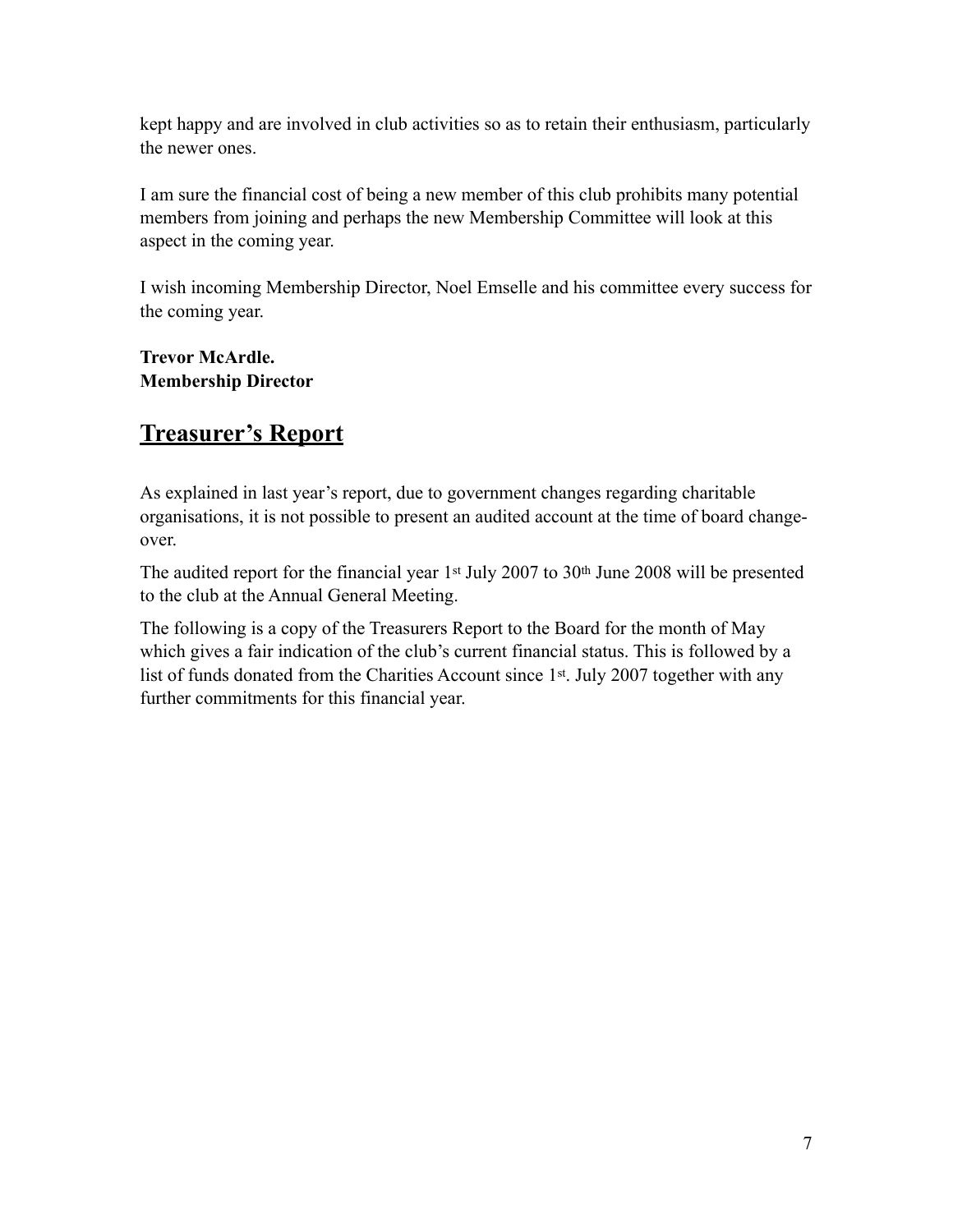| <b>Balance of Accounts</b> at 30th April 2008                              |                            | 30495.52            |          |
|----------------------------------------------------------------------------|----------------------------|---------------------|----------|
| Plus Receipts                                                              |                            | 4196.80             |          |
| Less Expenditure                                                           |                            | 34692.32<br>6420.83 | 28271.49 |
|                                                                            |                            |                     |          |
| <b>Administration Account</b>                                              |                            | 4535.56             |          |
| <b>Charities Account</b>                                                   |                            | 23735.93            | 28271.49 |
|                                                                            |                            |                     |          |
|                                                                            |                            |                     |          |
| Bank Balance at 23rd May 2008<br>Less non-presented Cheques                |                            | 24922.79<br>3782.83 |          |
| Plus Credit not shown                                                      |                            | 21139.96<br>756.00  |          |
|                                                                            |                            | 21895.96            |          |
| Plus V2 Account                                                            |                            | 6375.53             | 28271.49 |
|                                                                            |                            |                     |          |
|                                                                            |                            |                     |          |
|                                                                            |                            |                     |          |
|                                                                            |                            |                     |          |
|                                                                            |                            |                     |          |
| <b>Committed Funds</b>                                                     |                            |                     |          |
| <b>Charities Account (current)</b>                                         |                            |                     | 23735.93 |
| Ambassadorial Scholarship                                                  | (international)            | 5000.00             |          |
| PAD Project<br>* Bellarine Historical Society                              | (community)<br>(community) | 3000.00<br>500.00   |          |
| * Shelter Boxes                                                            | (international)            | 1200.00             |          |
| <b>Rural Ambulance Station</b><br>Note: * Cheques issued not yet presented | (community)                | 4200.00(ish) 13900  |          |
| Funds available for distribution.                                          |                            |                     |          |
|                                                                            |                            |                     | 9835.93  |
|                                                                            |                            |                     |          |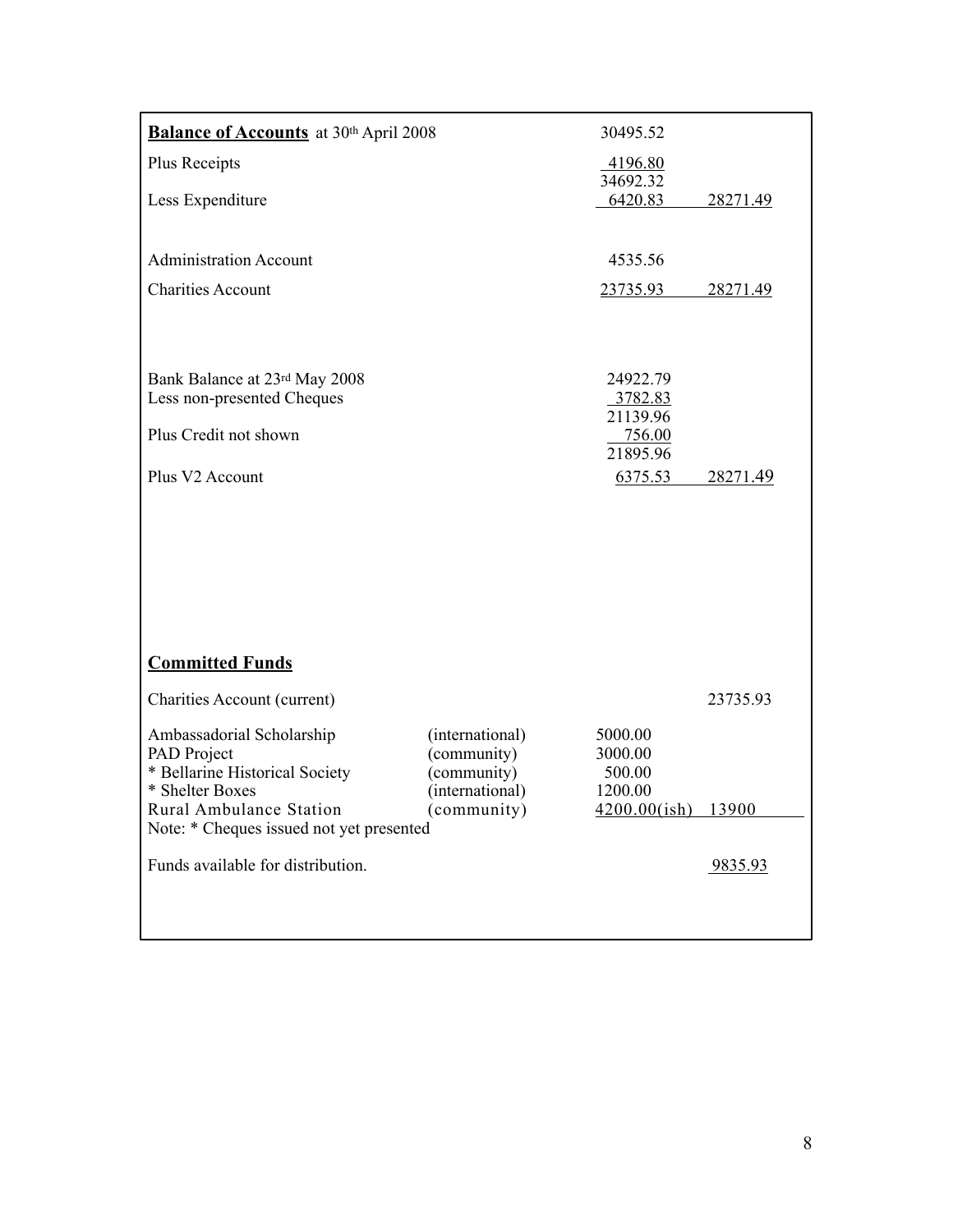**Funds Donated from Charities Account between 1st. July 2007 to 31st. May 2008.**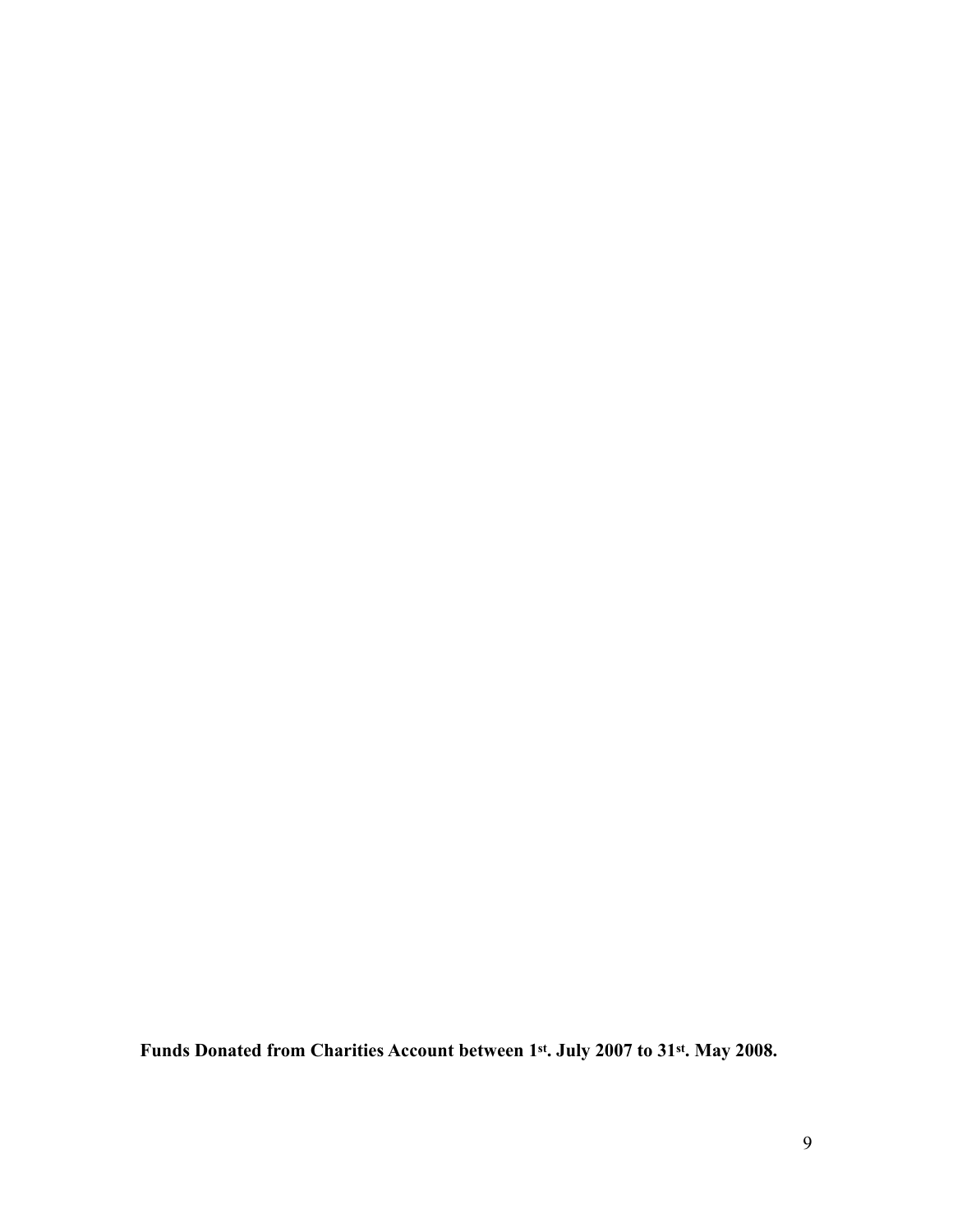|           | Project                                | <b>Service Area</b> |              | <b>Amount</b> |
|-----------|----------------------------------------|---------------------|--------------|---------------|
|           | $(\$)$                                 |                     |              |               |
| $July: -$ | Anam Cara Hospice                      | Community           |              | 1000.00       |
|           | Surfside Primary Kitchen Garden        | Youth               |              | 1000.00       |
| Aug.: $-$ | <b>Bellarine Secondary College</b>     | Youth               |              | 1000.00       |
|           | Guide Dogs Victoria                    | Community           |              | 500.00        |
|           | <b>Transplant Games student</b>        | Youth               |              | 500.00        |
|           | Ocean Grove CFA                        | Community           |              | 2000.00       |
|           | <b>Bellarine SES</b>                   | Community           |              | 700.00        |
|           | Siemens Science Experience             | Youth               |              | 290.00        |
| $Sept.:-$ | O.G. Surf Life Saving Club             | Community           |              | 1000.00       |
| $Nov. -$  | Bellarine Sec Col. – VCE student grant | Vocational          |              | 1000.00       |
|           | O.G. Carols in the Park                | Community           |              | 500.00        |
| $Dec.$ :- | Seniors Xmas Party                     | Community           |              | 1500.00       |
| $Jan. -$  | Sudanese Choir BBQ                     | Community           |              | 172.00        |
|           | March:- RAWCS                          | International       |              | 1205.00       |
|           | O.G. Neibourhood Centre                | Youth               |              | 2000.00       |
| April:-   | Rotary Foundation                      | International       |              | 3000.00       |
|           | Polio Plus                             | International       |              | 2000.00       |
|           | <b>Shelter Boxes</b>                   | International       |              | 1200.00       |
|           | <b>Bellarine Historical Society</b>    | Community           |              | 500.00        |
| May:-     | Anzac Breakfast                        | Community           |              | 420.00        |
|           | <b>Shelter Boxes</b>                   | International       |              | 1200.00       |
|           | Matching Grant #67560                  | International       |              | 535.00        |
|           | Celebrate '58                          | Community           |              | <u>100.00</u> |
|           |                                        |                     | <b>Total</b> | 23322.00      |
|           |                                        |                     |              |               |

**Committed Funds.** Please refer to that section of the May report reproduced on page 2 of this report. There is a Board Commitment to fund a further VCE student (\$1000.00) in 2009

**Fred Andrews Treasurer**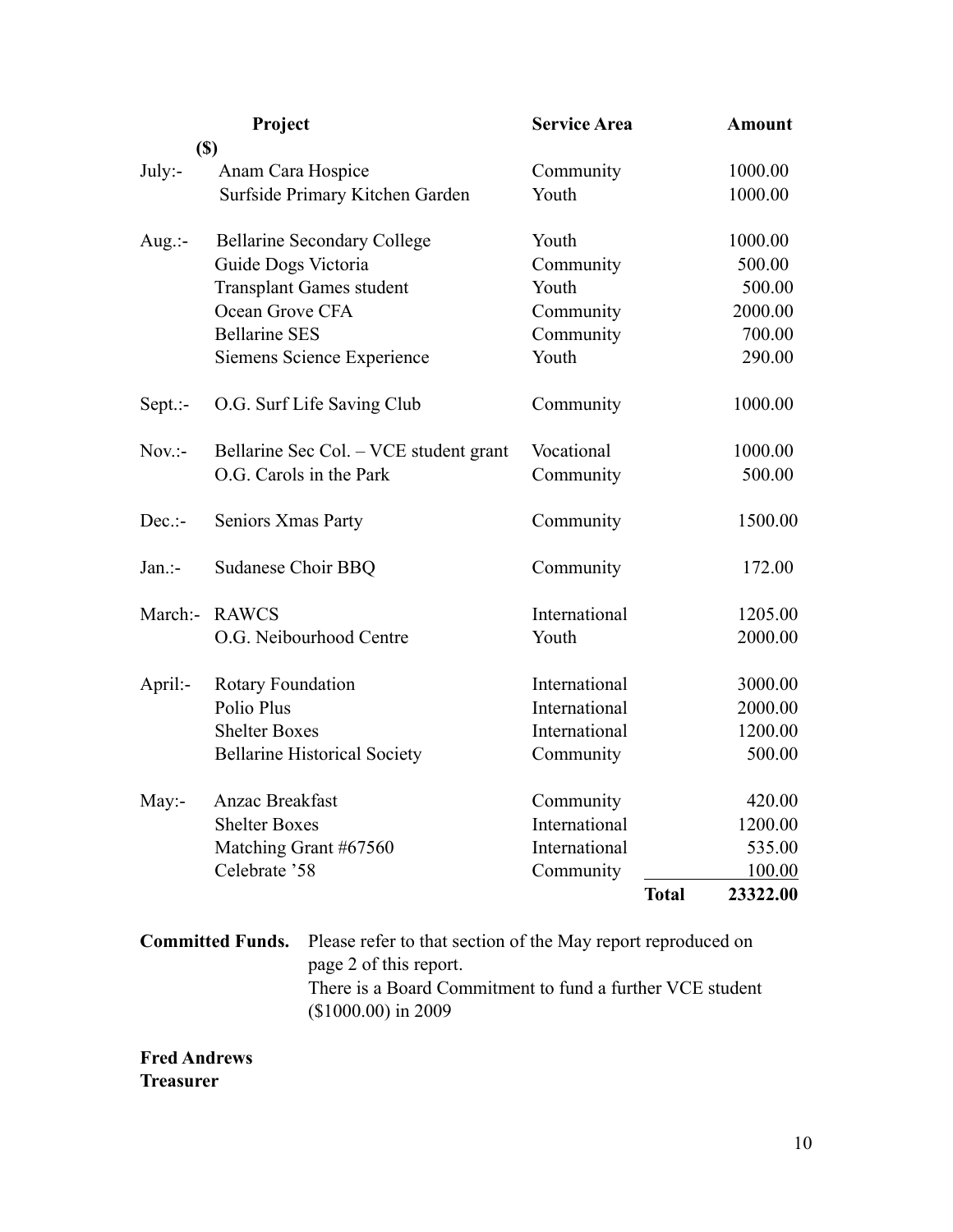# **Publicity**

We continue to use our upright Rotary banner at raffle ticket sales, PAD demonstrations and other indoor events. The other banner is also useful for market days and working **bees** 

Our aprons, caps and vests at markets, Anzac BBQ etc. also help to boost our profile, along with the fantastic good-will that is engendered through the many works, service projects and personal interactions of members. Our best publicity occurs when we tell others about the organisation that we are so proud of.

Occasional news articles appear in the local publications, The Voice and Talking Heads in particular.

The web page continues to be updated with every bulletin each week and often includes photos and other relevant updates. One recent visitor to the club found information about us via the site. A newly installed analytics facility shows that there were 51 visits to the site from Australia between May 18 and June 17 2008. 36 of these were from Melbourne, with 6 other cities including Ballarat (1) and Warnambool (1) making up the balance. The web site contains every bulletin published since April 2004.

Publicity will be boosted with a renewed marketing plan for the Rotary Market. A banner will appear on the Fire Brigade fence each month, plus improved banners at the entry points, info cards with market dates, and posters in caravan parks.

All of this will help us to promote Rotary in our community. We must remind ourselves that there are still many people who are unaware of Rotary and the work of our wonderful international community service organisation.

**Richard Grimmett Publicity Director**

### **Rotary Foundation Report**

Committee: Geoff Brentnall (Director), Geoff Chandler, Martin Geerings, Ken Fleay and Helen Trigg

**1. The Rotary Foundation District 9780 Conference** was held at Ararat Secondary College on Saturday 18<sup>th</sup> of August, 2007. Participation by all club members  $\&$ families, but particularly by committee members, was encouraged . Geoff Brentnall attended and found it worthwhile overall. The presentations by the GSE team which had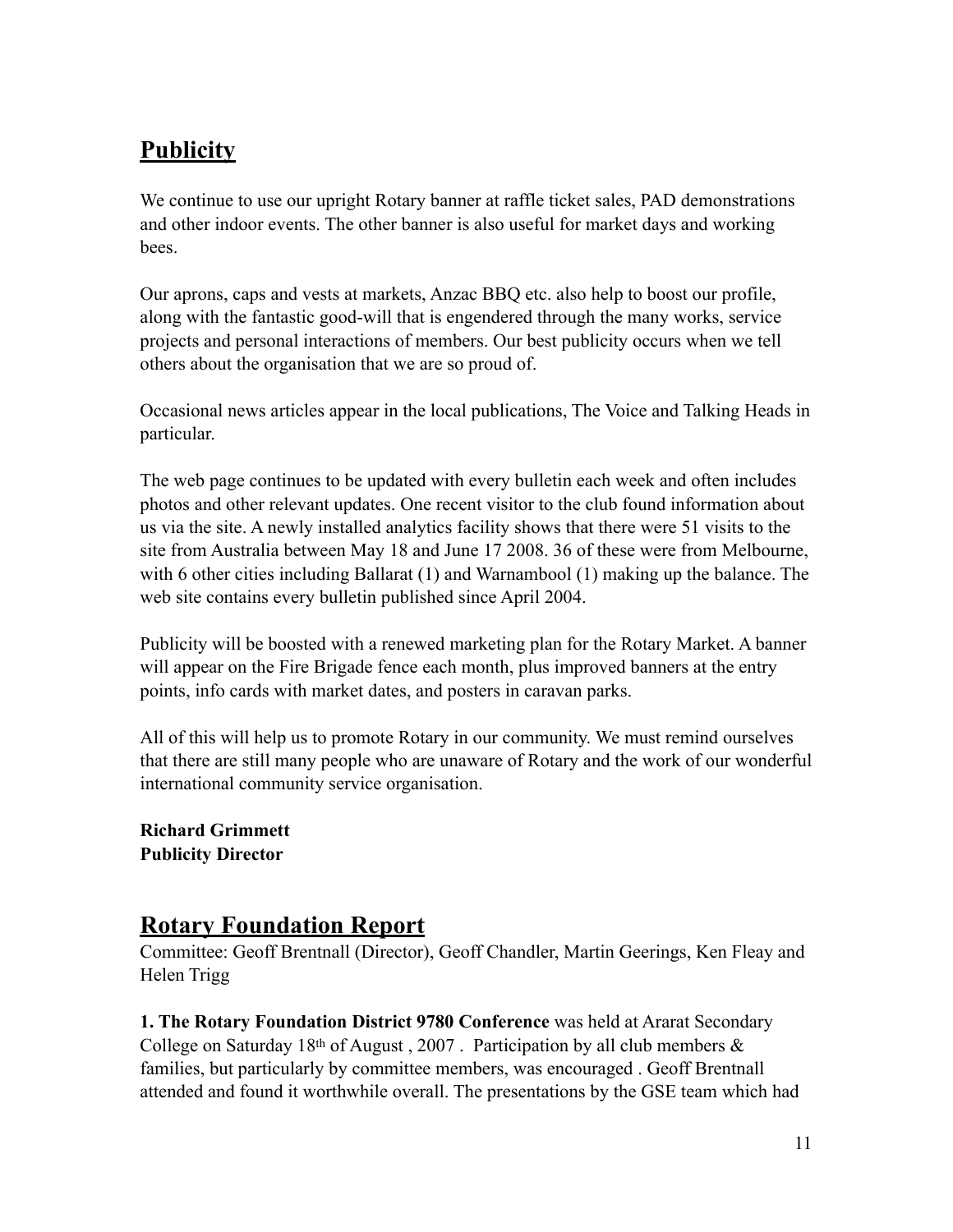been to Russia, and by Kerry McConnell, a past Ambassadorial Scholar in the U.S.A., were inspiring and an excellent advertisements for the Foundation. They found that Rotary bureaucracy was a frustration.

**2. Information about The Rotary Foundation.** This was provided in the form of printed material and information segments at meetings throughout the year. John Fox obtained some documents and DVDs from Parramatta and these were available for members, especially new members.

**3. Annual Programs Fund.** All club members were encouraged to become Centurions or Sustaining Members. Two additional members took up the challenge.

**4. A Paul Harris Fellows Dinner** for Paul Harris Fellows who are currently members of Rotary Clubs in the Geelong area was held at Dromoland House on Friday 9th of November 2007. This was a repeat of last year's successful inaugural event which raised money for The Rotary Foundation . Wilma Andrews' singing, Kerry McConnell's presentation and Richard Reardon's enlightening recounting of the GSE team's visit to Siberia were appreciated by all. Unfortunately there were considerably fewer attendees than last year.

Thanks to Geoff Chandler and Martin Geerings for organising the event so well.

**5. A night in November** featuring The Rotary Foundation. This was an evening using a recipient of Foundation funding as guest speaker to promote The Rotary Foundation. The speaker was previous Ambassadorial Scholar Jenny Acopian, now a member of the Rotary Club of East Geelong. Jenny made a presentation on the 20<sup>th</sup> of November about her time in Nashville, Tennessee, U.S.A. and the impact it had on her life . It was an excellent presentation.

**6. Group Study Exchange** involvement.

Outgoing team to Denmark from 18/8/07 to 15/9/07.

Incoming team from Denmark from 9/2/08 to 7/3/08.

An Expression of Interest form for involvement with the incoming team was returned to the District Committee. District was unable to include our club in the itinerary, however, several members attended the Danish teams presentation to the Geelong Clubs in February.

**7. Polio Plus.** A Polio Plus information night was organised by Helen Trigg. On the 11<sup>th</sup> of March, PP Chris Sims, the DG Nominee for 2009/10, was the guest speaker.

8. Megan Bainbridge, a potential **Cultural Ambassadorial Scholar** . Megan, an excellent prospective candidate, went through the application process with the assistance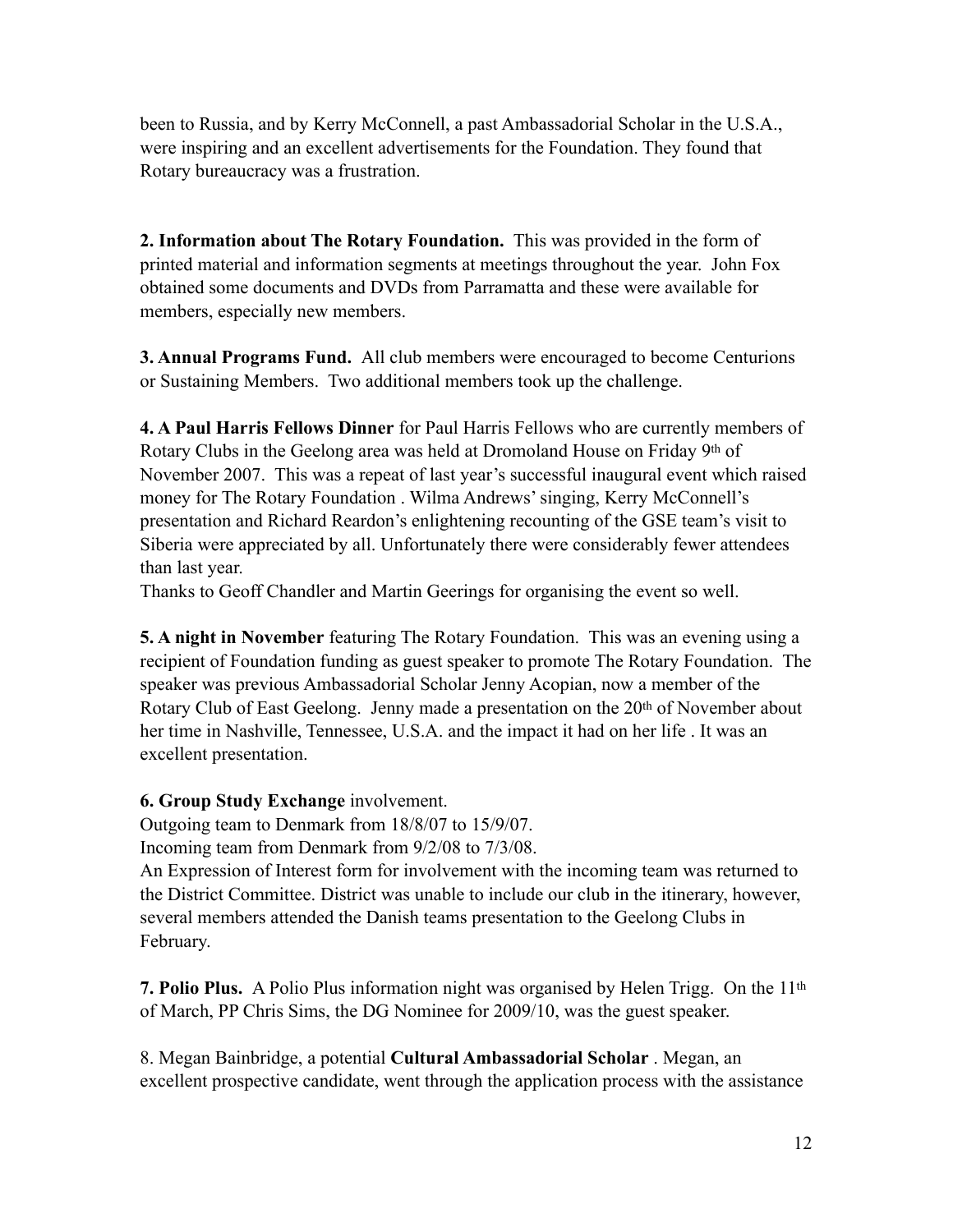of Tony Haines and District contact Peter Simons . Funding was uncertain and the application had to be outstanding. Unfortunately the deadline for 2008-9 was missed The next application period is from January to August 2008 for 2009-10 and now that the DG has indicated that funding is available from the District Designated Fund, it is hoped that Megan will re-apply. Geoff Chandler, Tony Haines and Geoff Brentnall are supporting Megan in the process.

#### **Geoff Brentnall Rotary Foundation Director**

## **International Service**

During the latter half of 2007 Geoff Ford led a team of willing volunteers to the

**Donations In Kind** Depot at North Geelong on what became a regular weekly excursion mainly to repair bicycles ready for shipment to needy countries. John Wynn provided his truck for a number of collections of various items for the depot as well. These became well supported and also included a big pick up from Ocean Grove Primary School of desks and chairs.

Unfortunately our efforts to establish a **water project** in the Philippines in partnership with The Rotary Club of Southampton, Ontario, Canada proved fruitless as we were unable to get through the red tape! However, we have been able to become involved in a program through the District for 08/09 where we have contributed to a water project in Thialand. PDG Eddie Lougnan has been able to successfully negotiate the 'red tape' for this to occur.

Of note: We had a visit from **Hye Suk, Shin (Shindy) from Rotary Club of Korea** on 25th September. We also had Li Li Vice Professor of Accounting, Jiangsu Institute of Economic & Trade Technology.

We donated funds for Shelter Boxes. To date we have three boxes and two have already been used.

| <b>Box Number</b> | <b>Destination</b> | <b>Date of Donation</b> |
|-------------------|--------------------|-------------------------|
| AUS 3515          | In storage         | <b>June 2008</b>        |
| AUS 2932          | Chengdu, China     | 14/05/2008              |
| <b>AUS 2004</b>   | Karachi, Pakistan  | 04/06/2007              |

This is a program which is really valuable for Rotary and for the recipients.

### **On behalf of Tim Kemp International Committee Chairperson**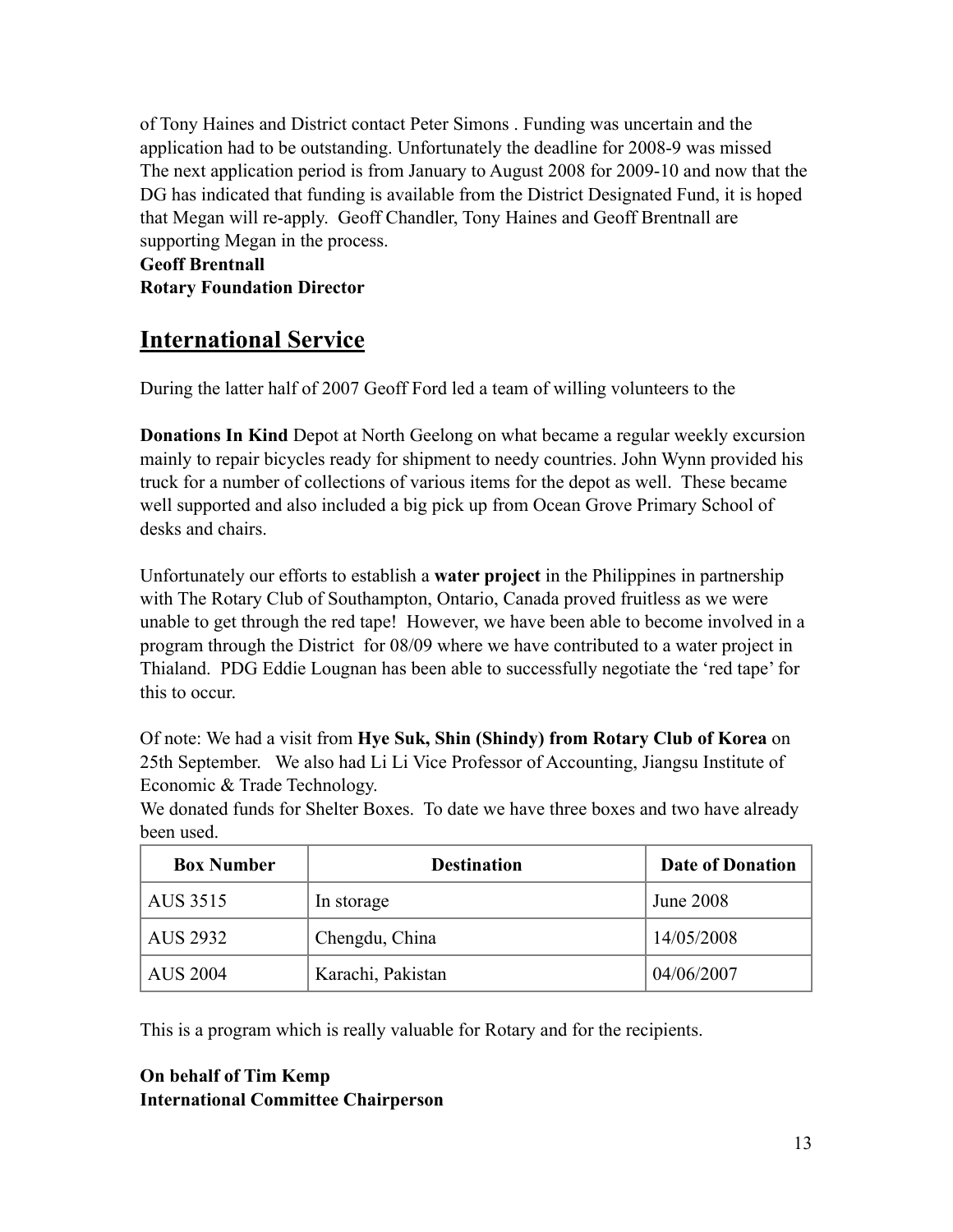# **Youth Service**

Committee: Paul Gleeson (until May 2008)

 Tony Haines, David Tyrrell, Anne Brown(until April 2008), Margaret Campbell.

This year Youth Services has continued to try and promote the work of Rotary in the youth community.

#### **Graham Bath Rotary Junior Community Awards.**

Again students from the Ocean Grove Primary School participated in the Rotary Junior Community Awards.

Recipients of the Awards were Chelsea Taylor, Laura Ellis, Jasmine Pearson, Loretta Kelly King, Jake Taylor, Bradley Fendyk, Rebecca Cahill, Shayna Finlayson, Chelsea Quigly, Rachel Hodder, Declan El-Hage and Shane Walker.

The support of Vice Principal Jenny Lander, Principal Lindy Judd and the Year 6 teachers is acknowledged as a key to the success of the Program.

There are currently another twelve students involved in the 2008 Program which focuses on both Community Service and broadening Social Experiences. We look forward to their reports in October.

Many thanks to Tony Haines for his involvement in this area.

Six students from the Bellarine Secondary College attended the Siemens Science Experience held at Deakin University in August. Further applications are being sought for this year's program.

The Roy Rose Awards were presented again this year to students from the Bellarine Secondary College. These awards are presented annually in the name of a former member who was a highly respected educator in the State system and a valued member of our Club

A student from St Ignatius College was supported to attend the Adventure in Citizenship Program in Canberra and from his report Anthony List found this a very worthwhile experience.

A donation of \$500.00 was given to the organizers of the Youthfest, run by students in Years 11&12.

After much discussion it was decided that the Club would not support a student from the Youth Exchange program.

Unfortunately we have not been able to interest any students in the RYLA or RYPEN programs this year.

We were pleased to financially support with \$1000 a student to enable her to complete VCE this year. It is hoped that this support will be ongoing for other students in the future. Support was also given to an organ donation recipient so she could participate in the Transplant Games.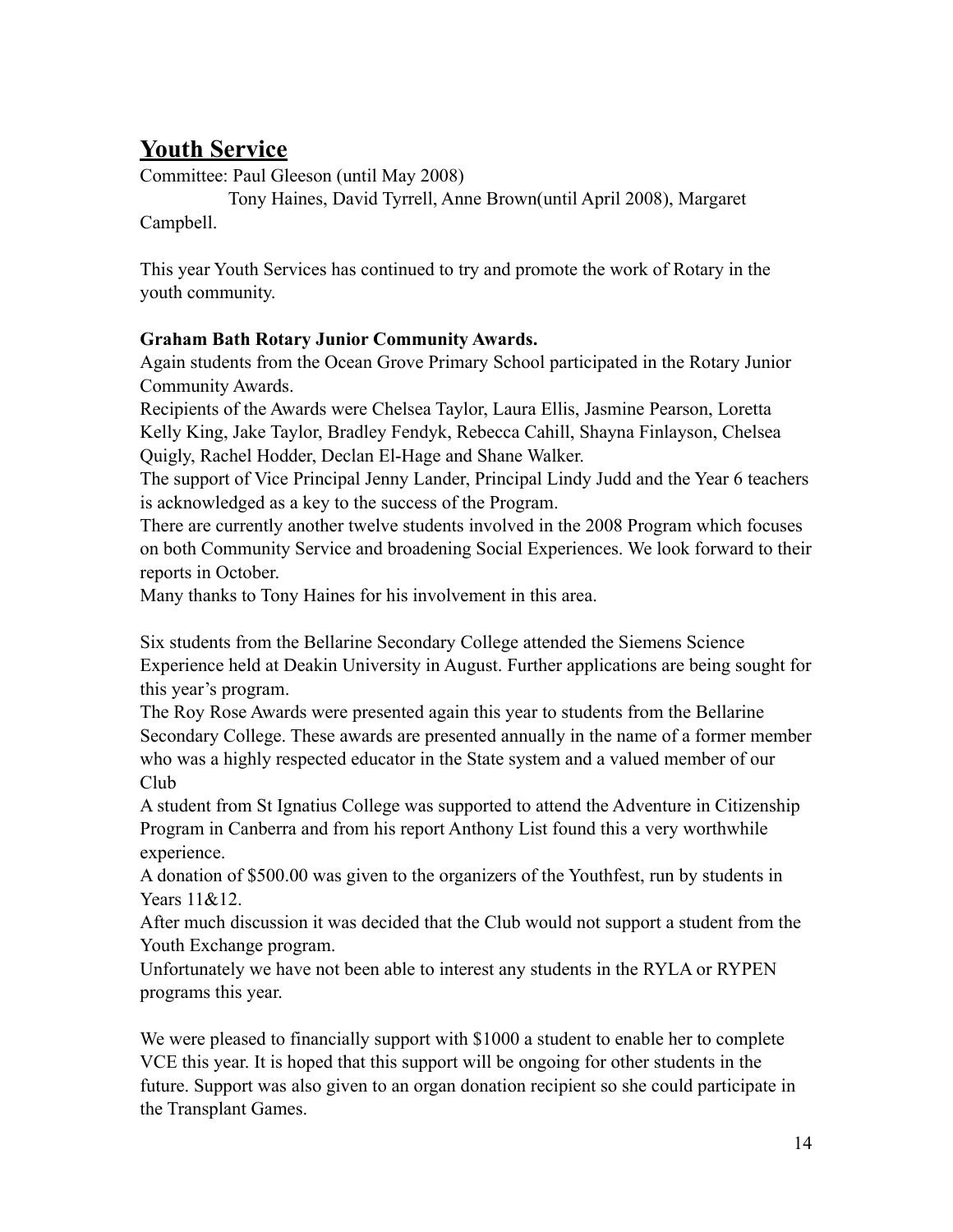The Neighbourhood Centre was given the final of three years donations of \$2000 per year. This has been used to support programs for youth activities especially those activities not included in the schools.

As usual this committee has promoted youth very well and the members are sincerely thanked for their interest and work. Best wishes are extended to the incoming for a successful year.

#### **On behalf of Paul Gleeson Youth Committee Chairperson**

## **Community Service**

Chair Marion Walton Committee John Wynn, David Cooke, Judy Greer, Rod Birrell, Bill Walton Rod Bush, Colin Brown, Alison George, Peter Hawthorn, Wal Kelly, Phil Edwards

Again this year we have been out in the community doing our projects, some small and some larger.

" More projects more recognition in the community "

- Painting inside at the Ocean Grove Neighbourhood Centre
- Marshalling at Torquay for Otway Classic Bike Ride
- Marshalling at Portarlington for the triathlon
- Volunteering at Queenscliff Seafood Feast Good Friday
- Selling raffle tickets for Rotary Car Raffle
- Preparing and painting the old school portable at the Barwon Heads
- Community Garden
- Constructing the raised garden beds at the Surfside School for the
- Stephanie Alexander Kitchen Garden
- Working Bees at DIK in Geelong repairing wheelchairs, beds, and push bikes
- Tree and grass plantings for Barwon Coast along the foreshore at OG
- Shifting furniture to Anam Cara House ( Hospice Project )

What I would like to highlight this year are 2 special projects that our club does well each year.

Firstly, our Anzac Day Dawn Service Breakfast served 200 egg and bacon sandwiches that were very much appreciated by the RSL Members and the community. This event is getting bigger each year.

Secondly, our Senior Citizens Christmas Party that we held at the Collendina Hotel again this year. A great meal, entertainment, santa and carol singing were the order of the night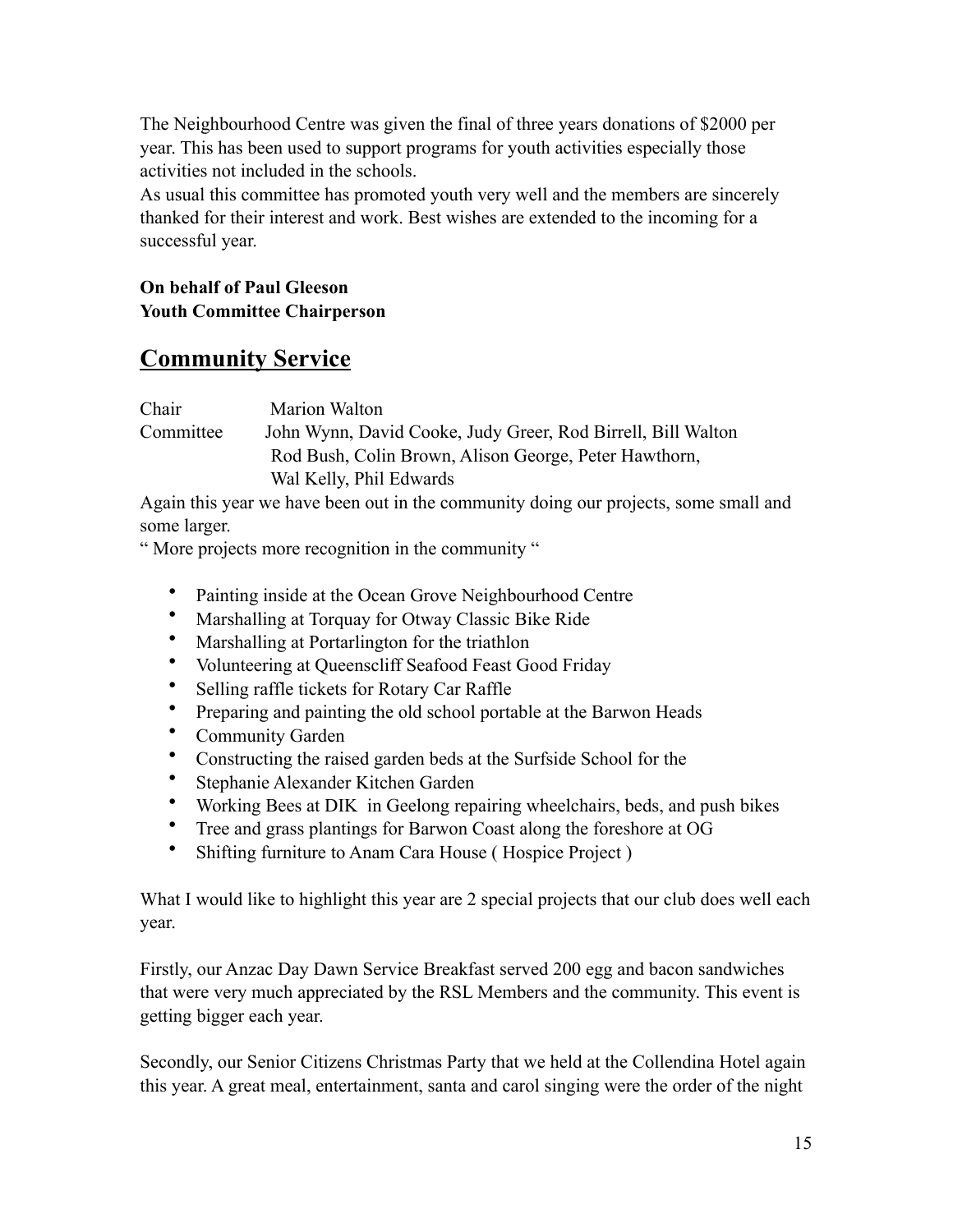for the 100 senior members of our community. Members helped out with waiting on the tables and the driving of our guests.

Thank you to the Rotarians who helped during the year. We had fun, lots of laughs and fantastic morning teas.

#### **Marion Walton Community Service Chairperson**

### **Health**

Committee: Peter Hawthorne, Wal Kelly and Vic Harnath

The club has continued to support a range of Health related projects this year with varying degrees of success.

**Red Cross calling** raised \$3,650 which was less than last year. Next year we will return to having it on a set night as this worked better for getting sufficient members to volunteer to act as collectors.

**Bowel scan** was again a worthwhile and successful program thanks to the diligence of Vic Harnath in delivering and collecting from the local chemists.

**Organ Donor Awareness** was another program which was successful in raising understanding of the need for us all to be donors and to encourage others to do so. Plans are in preparation for an awareness day at the Geelong Football Club in the New Year.

**A CPR Update** was held (May 19th) and this was subsidised by the Club. Thirteen members were re-qualified in this valuable skill. Thanks to Richard Grimmett for allowing the program to happen at Bellarine Memories and to Wal for organising the event. Wal has some DVD's available for members to use.

**Bloodarine Challenge** turned out to be disappointing this year as only three clubs actually showed any interest, despite several contacts. It is unlikely to continue as a project next Rotary Year.

#### **Public Access Defibrilator Project.**

Units are now located at Market Place Shopping Centre, Surfside Centre, Ocean grove Football club, City of Greater Geelong Service Centre, and APCO Service Centre in Barwon Heads. The units are logged in at the ambulance '000' call centre and callers will advised at the appropriate situation. The units were demonstrated to staff at Surfside Centre, Bellarine Secondary (Year 7/8 campus) and several other groups in Ocean Grove as well as the Markets at Ocean Grove, Drysdale, and Portarlington. Wal has also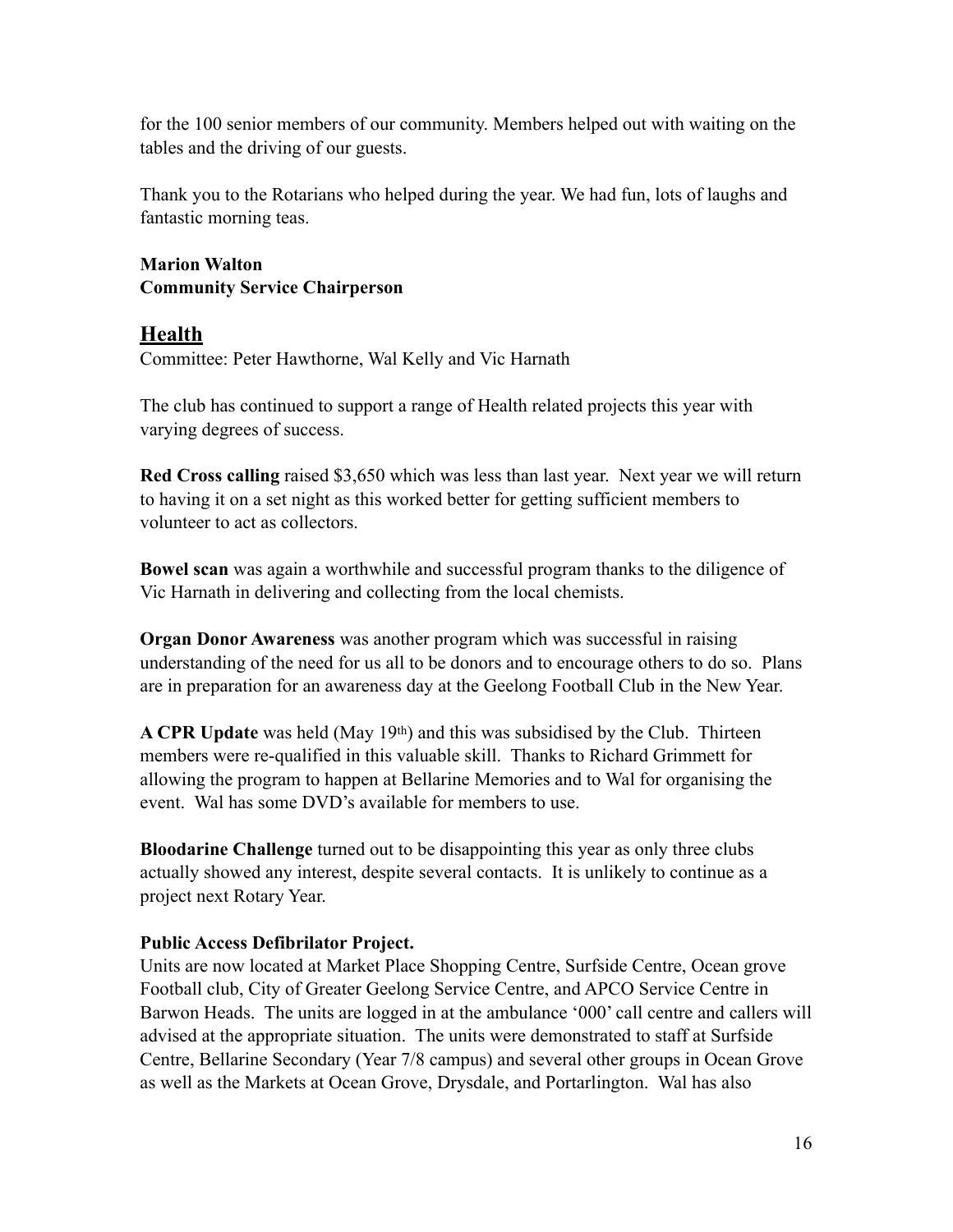demonstrated the PAD to several groups in Geelong. Clearly this is a program which developing further.

Thanks to all who supported the various programs and a special thanks to Wal and Vic for their significant efforts during the year.

#### **Peter Hawthorne Health Committee Chairperson**

## **Market**

Although site bookings and market patronage have shown a decline, the market has remained a viable fundraiser for the club.

This season 8 markets were scheduled, however due to a very wet day (who would believe it) the November Market was a non-event, although not cancelled. Twelve stallholders arrived and made their own decision to depart!

Site bookings this year averaged 62 per market and the Easter Monday Market, while continuing to be our biggest for the season, had 96 sites occupied - down from 109 last Easter. Car numbers also appeared to be down averaging approximately 475 per market. Site fee income amounted to S10,850 and the raffle raised S1,296.50, making a total of \$12,146.50. The Cray / Meat Tray Spins continued to be financially successful making about \$200 a market for four markets however the 'Cray' Team found they had to work very hard to sell tickets.

Once again special thanks must go to past Rotarian John, and Prue Webb, for their continued support in sponsoring the monthly Mitre 10 Raffle. Their generosity is much appreciated by the Rotary Club, not to mention the monthly winners!

Thanks also to Rtn. Rod Bush for his computer assistance in setting up for the season.

The market has continued to operate efficiently using teams under the direction of a team leader to carry out the various tasks required for it to run smoothly. Thanks to leaders and their teams for carrying out their roles so reliably.

Finding food vendors to provide some variety was a problem when last season's regular 'caravan' vendor became unavailable prior to the commencement of the season. Thanks to the CFA who increased their menu to help us out. The regular participation of the CFA with their barbecue stall at our markets is greatly appreciated.

The 'camel man' continues to support us at most markets and this year we have had a new Jumping Castle company at each market. Both of these vendors, who usually operate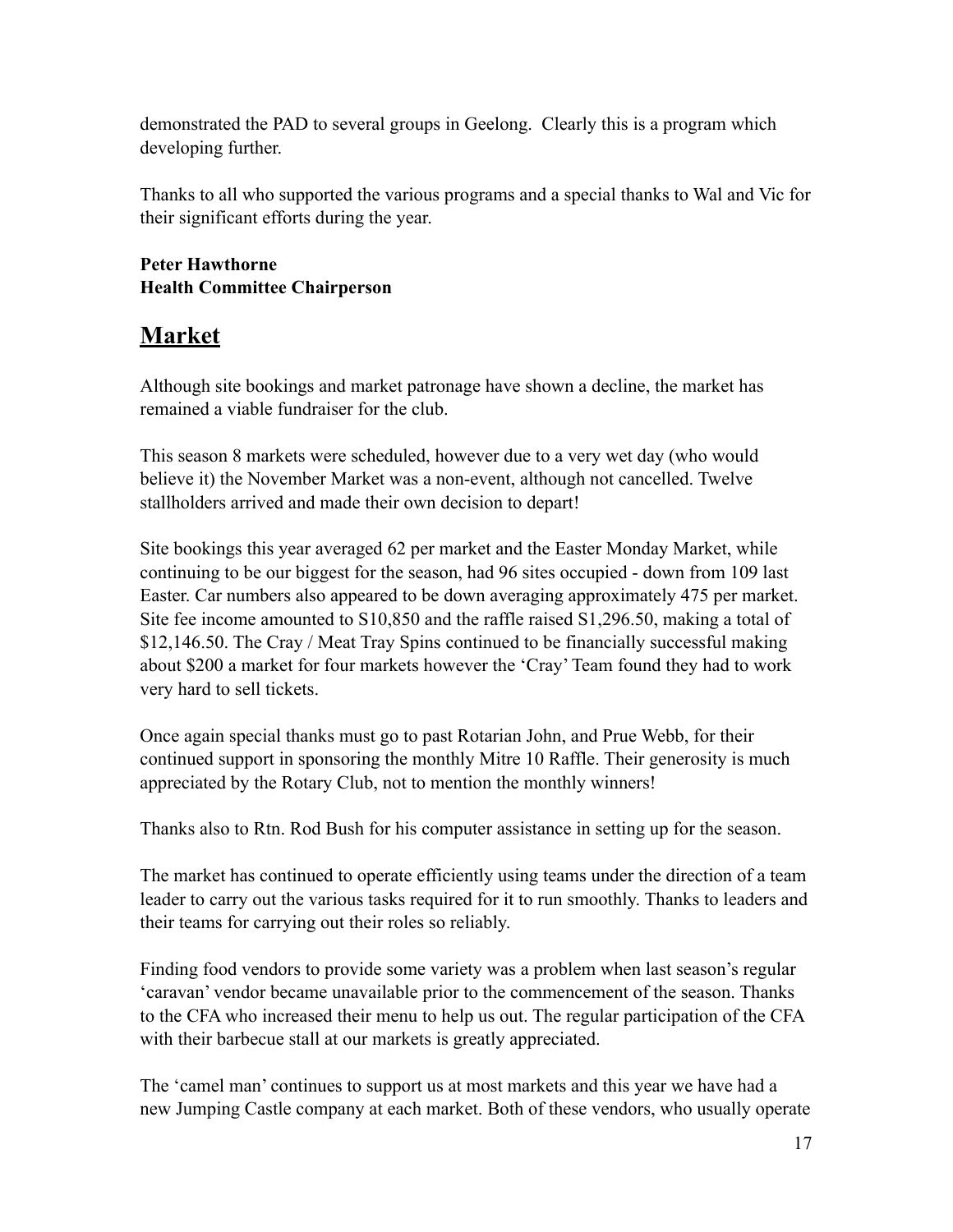with hire charges but waive this for us, give us 15% of their day's takings and this system has worked well.

At the conclusion of the April Market Rtn Phil Edwards, incoming Market Manager, and I invited regular stallholders to an informal meeting to bring forward ideas/comments that might help to promote and improve our market. They valued the opportunity and there was much valuable discussion on such things as advertising, location, and a food court area. These ideas were presented for discussion at a market committee meeting.

Thanks again to everyone for their support over the last three market seasons and best wishes to Rtn Phil Edwards as he takes on the market management for 2008/2009.

### **Judy Greer Market Chairpeson**

## **Vocational Service**

Achievements of the VOCATIONAL SERVICE group for the Rotary year were as follows;

- 1. A "**Pride in Workmanship" Award** was made to Hong Trinh, local electrical contractor and Vietnamese refugee.
- 2. Presentation of a **student support grant** of \$1,000 per year for academic years 11 and 12 to Tahlia Justice, a student at Bellarine Secondary College. The initiative has been well accepted by the student and the staff at BSC and should become a regular project.
- 3. **Workplace visits** to

Ambulance Station,

Banks Road Winery,

Davidson Restaurant.

- 4. Basic First Aid **CPR Update** session for members (organised by Wal Kelly)
- 5. Several talks by new members on their vocation.

Some further items discussed, but not carried through are listed for the incoming chair to consider are:

Workplace visits:

- Building Department, East Geelong TAFE. David Tyrell
- Lighthouse Olive Farm (March-June best time)
- Hydroponic Tomatoes Queenscliff

Vocational speakers: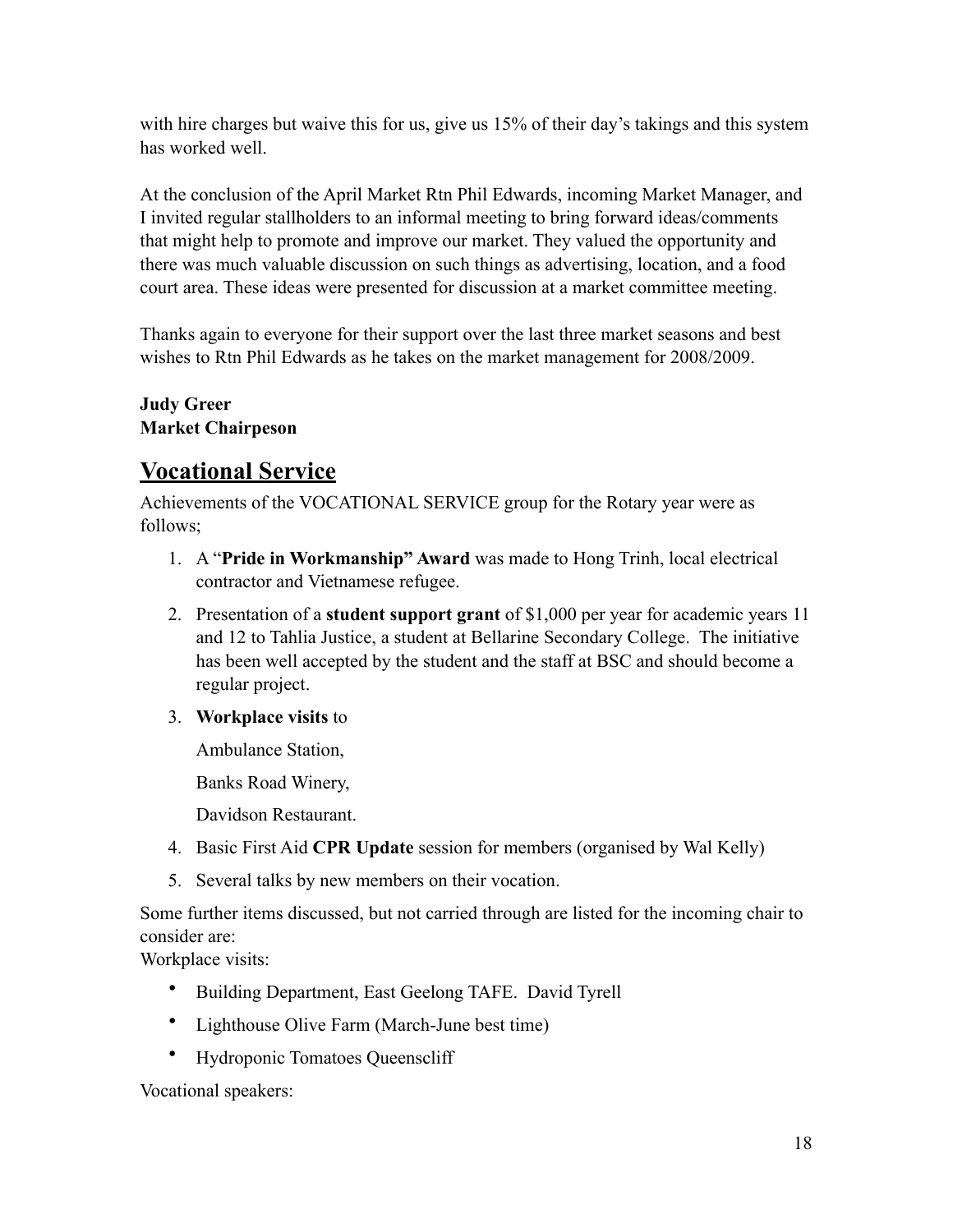- Harry Thorman, Marine Discovery Centre
- Matthew from van Loons (has agreed and waiting an invitation date)

#### **Noel Emselle**

### **Vocational Services Chairperson**

### **Fundraising**

Our market continues to succeed in the face of continuing pressures. Congratulations to Judy and her team for a marvelous effort with the stallholders and raffles. Thanks to John Webb and Mitre 10 for the monthly support and for those who worked hard on the cray spins.

 The car raffle was again a major fund raiser and thanks to Geoff Ford and his growing team of helpers.

 The red and white raffle doesn't happen without effort and thanks to Hans for a job well done over a number of years.

 Marshalling at the bike races continued during a very busy time for the members. This is an enjoyable fundraiser and from information received we would be able to increase our exposure to more of these. Many thanks to all members who helped during this very busy time.

 A suggestion for a monster market to be held as a once a year event with entry fees of \$2 an adult (raffle ticket given) is being discussed for the future.

 Melbourne Cup, Xmas cards and other complementary efforts were all appreciated. Some of these efforts are quite extraordinary.

 Please remember to support those who support us, as these funds assist both local and international events.

### **Colin Brown Fundraising Chairperson**

### **Attendance**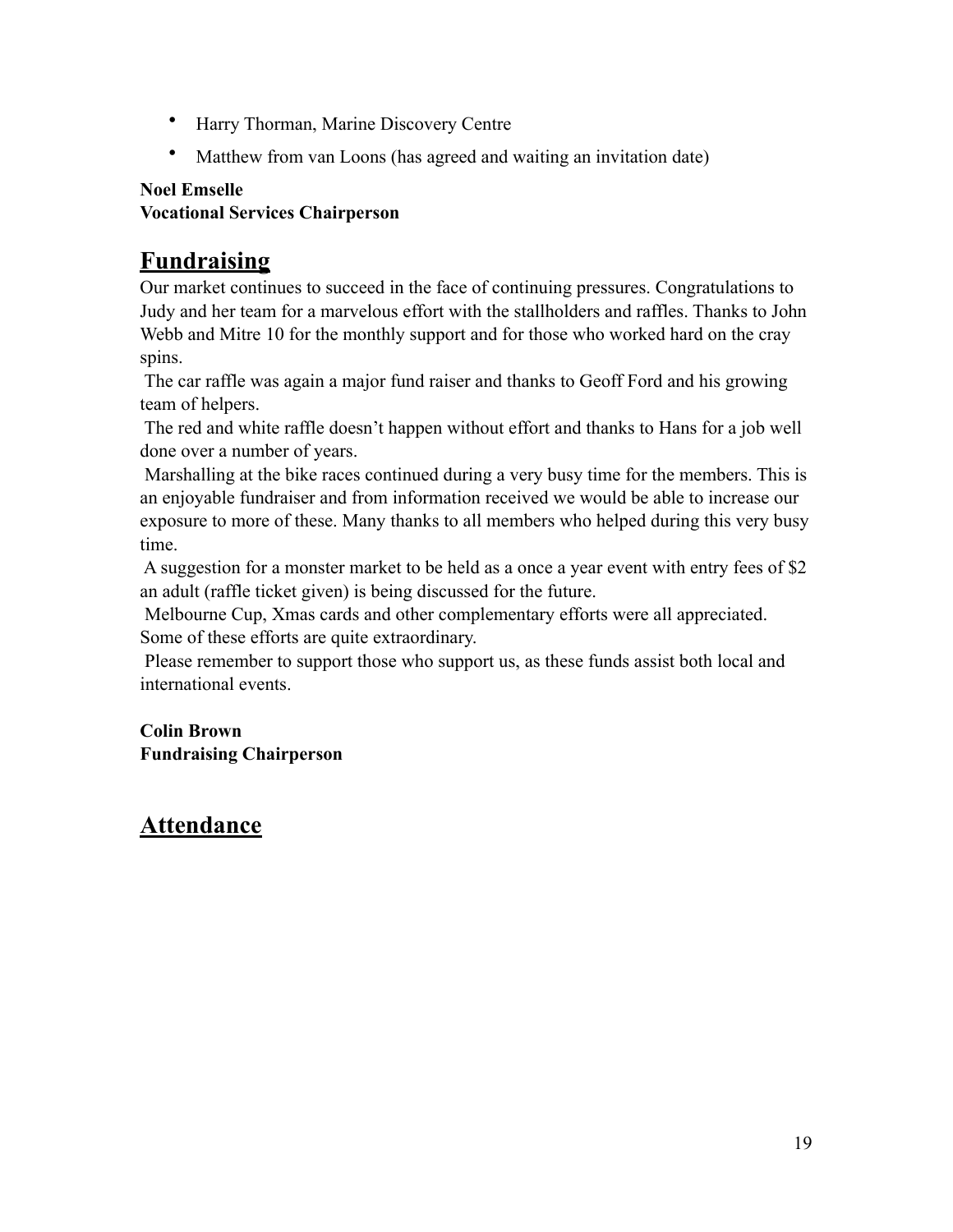#### ocean grove



#### Member Attendance - All Current Members For Period Between 30/06/2007 And 1/06/2008

|                         |                   |                 |                 |                  | Printed 9/06/2008 |        |
|-------------------------|-------------------|-----------------|-----------------|------------------|-------------------|--------|
| Member Name             | Meetings Attended | Meetings Missed | Apologies Given | Leave of Absence | Makeups Presented | %      |
| Andrews Fred            | 43                | 0               | 3               | 0                | 1                 | 95.65  |
| <b>Barker Coral</b>     | 26                | $\overline{2}$  | 18              | 0                | o                 | 56.52  |
| <b>Birrell Rod</b>      | 33                | 1               | 12              | 0                | ٥                 | 71.74  |
| <b>Brentnall Geoff</b>  | 40                | o               | 6               | 5                | 1                 | 89.13  |
| <b>Brown Colin</b>      | 37                | 3               | 6               | 0                | ٥                 | 80.43  |
| <b>Bush Rod</b>         | 23                | 1               | 22              | 0                | ٥                 | 50.00  |
| Calnin John             | 29                | ٥               | 17              | $\overline{2}$   | 1                 | 65.22  |
| Campbell Margaret       | 37                | 0               | 9               | 0                | 1                 | 82.61  |
| <b>Chandler Geoff</b>   | 37                | 0               | ġ               | 0                | 2                 | 84.78  |
| Clay Dick               | 10                | 0               | 3               | 1                | ٥                 | 76.92  |
| Cooke David             | 28                | 0               | 18              | 0                | ٥                 | 60.87  |
| Cullen Peter            | 27                | 4               | 15              | 13               | ٥                 | 58.70  |
| Dawborn Charles         | 22                | 2               | 22              | 7                | ٥                 | 47.83  |
| Dodgshun John           | 26                | 0               | 20              | 8                | ٥                 | 56.52  |
| <b>Edwards Phil</b>     | 32                | 1               | 13              | 0                | 1                 | 71.74  |
| <b>Elliott Norman</b>   | 40                | $\overline{2}$  | 4               | 0                | ٥                 | 86.96  |
| <b>Emselle Noel</b>     | 40                | ٥               | 6               | 0                | 1                 | 89.13  |
| Fleay Ken               | 31                | ٥               | 15              | 10               | ٥                 | 67.39  |
| Ford Geoff              | 34                | ٥               | 12              | 8                | 1                 | 76.09  |
| Fox John                | 37                | 1               | 8               | 0                | 1                 | 82.61  |
| Franken Hans            | 32                | 0               | 14              | 0                | ٥                 | 69.57  |
| Geerings Martin         | 27                | 5               | 14              | 0                | ٥                 | 58.70  |
| George Alison           | 40                | Ō               | 6               | 5                | 1                 | 89.13  |
| <b>Gilbert Bruce</b>    | 13                | 6               | 27              | 6                | ٥                 | 28.26  |
| Greer Judy              | 37                | 0               | 9               | ٥                | 1                 | 82.61  |
| Greer Rod               | 39                | 0               | 7               | ٥                | 1                 | 86.96  |
| <b>Grimmett Richard</b> | 37                | 1               | 8               | 0                | ٥                 | 80.43  |
| <b>Haines Tony</b>      | 22                | 0               | 24              | 17               | ٥                 | 47.83  |
| Harnath Vic             | 45                | 0               | 1               | 0                | 2                 | 100.00 |
| Hawthome Peter          | 29                | 1               | 16              | 0                | 1                 | 65.22  |
| Kelly Wal               | 31                | 1               | 14              | 0                | 1                 | 69.57  |
| Magee Alex              | 34                | 1               | 11              | ٥                | ٥                 | 73.91  |
| McArdle Trevor          | 43                | 0               | 3               | 0                | 1                 | 95.65  |
| Osbourne Bob            | 24                | 0               | 22              | 0                | 1                 | 54.35  |
| Sanders Dennis          | 14                | 5               | 27              | 0                | ٥                 | 30.43  |
| Smith Bob               | 29                | 1               | 16              | 0                | 1                 | 65.22  |
| <b>Spencer Gerry</b>    | 5                 | 0               | 2               | ٥                | ٥                 | 71.43  |
| <b>Steains Bill</b>     | 33                | 2               | 11              | 2                | ٥                 | 71.74  |
| <b>Trigg Helen</b>      | 30                | 8               | 8               | 0                | ٥                 | 65.22  |
| <b>Turnbull James</b>   | 24                | 0               | 22              | 12               | ٥                 | 52.17  |
| <b>Tyrrell David</b>    | 27                | 0               | 19              | 0                | 2                 | 63.04  |

**RI-CAS** 

**Fred Andrews**

Page 1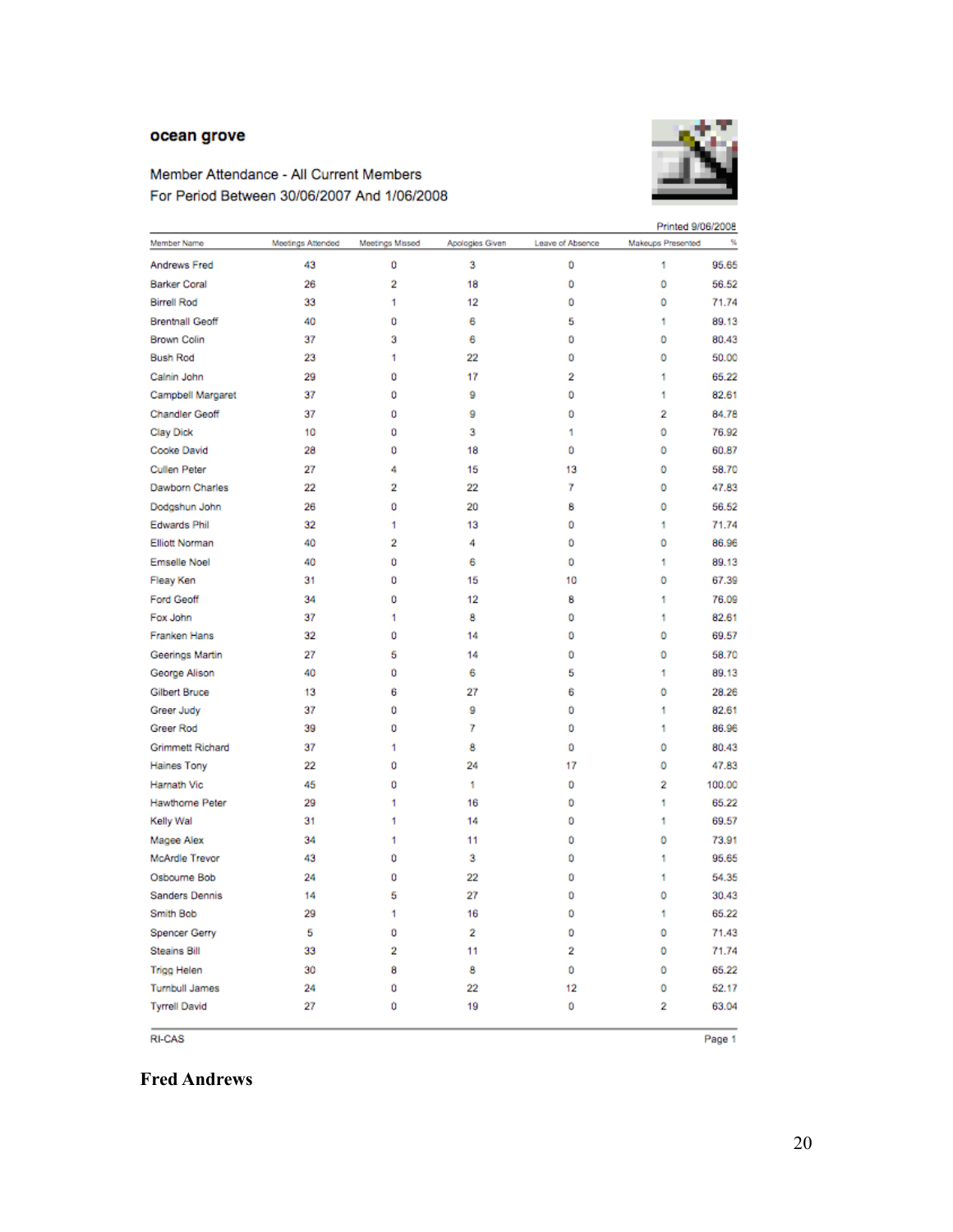## **Social**

This year saw a range of social activities for the club.

A social games night in September was a good fun night for all.

Over January when we met in the courtyard of the Hotel there was relaxed fellowship and a night of Boccee where we demonstrated our sporting skills.

A 'musical group' of Rotarians had a great night of Jazz in the Geelong Gardens. A must do event next year.

A Lawn Bowls Night against Queenscliffe Rotary Club was held in March and it was great to meet with fellow Rotarians from our sponsored club.

Our 'vocational' visit to Davidson's Restaurant was a great night for partners and Rotarians.

For the incoming social chairperson it would be good to try to fit in more regular social events into the program. These are critical for building cohesion and friendship within the club.

# **Coral Barker**

### **Social chairperson**

### **Programme**

| July 10   | Club Assembly                                                                                                                                                                                                                                                            |
|-----------|--------------------------------------------------------------------------------------------------------------------------------------------------------------------------------------------------------------------------------------------------------------------------|
| July 17   | Phil Edwards on 'Defence Service Operations'.                                                                                                                                                                                                                            |
| July 24   | District Governor's visit (DG Ric Robertson).                                                                                                                                                                                                                            |
| July 31   | Bellarine Secondary College Presentation seeking support                                                                                                                                                                                                                 |
| August 7  | Li Li Vice Professor of Accounting, Jiangsu Institute of Economic $\&$<br>Trade Technology                                                                                                                                                                               |
| August 14 | Wayne Chrimes Barwon Prison Education                                                                                                                                                                                                                                    |
| August 21 | Bruce Wood O.G.S.L.S.C. Future Directions for the O.G.S.L.S.C.                                                                                                                                                                                                           |
| August 28 | <b>Andrew Conlan Investing</b>                                                                                                                                                                                                                                           |
|           | September 4 Carol Barker and Martin Geering                                                                                                                                                                                                                              |
|           | September 11 Max Henry Aboriginal Communities. Regional physical education officer<br>in the Northern Territory based in Catherine (2006), improving indigenous<br>health in schools. The underlying problems of isolated communities not<br>the sanitized media version |
|           | September 18 Adventure in citizenship Adam List/Luke Tyrell with Tony Haines                                                                                                                                                                                             |
|           | September 25 John Lessor, President of Mental Health Review Board                                                                                                                                                                                                        |
|           |                                                                                                                                                                                                                                                                          |

October 2 Mark Donahue: Information Technology in Schools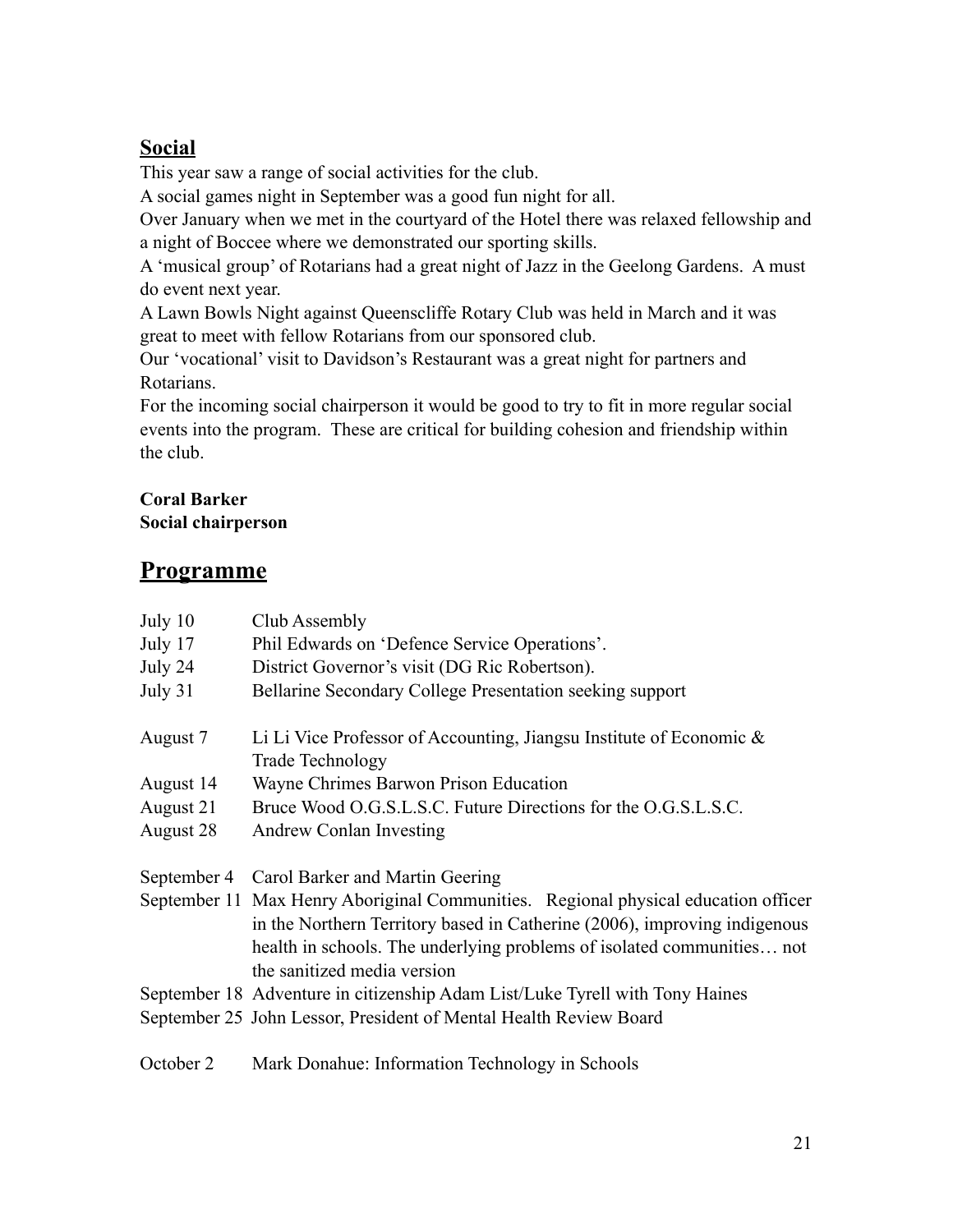| October 9       | Alan Beckhurst Underwater photographer/diver. Artificial Reefs, project<br>to sink the Canberra to form Artificial Reef/ recreational diving on<br>shipwrecks Channel Deepening. |
|-----------------|----------------------------------------------------------------------------------------------------------------------------------------------------------------------------------|
| October 16      | Anna Portelli and Wal Kelly on Public Access Defibrilator                                                                                                                        |
| October 23      | Graeme Bath Community Awards - Tony Haines                                                                                                                                       |
| October 30      |                                                                                                                                                                                  |
|                 | Voc. Service Award. 'Vietnam to Australia'. Hong Trinh                                                                                                                           |
| November 6      | Melbourne Cup Night                                                                                                                                                              |
| November 13 AGM |                                                                                                                                                                                  |
|                 | November 20 Jenny Acopian - Geelong East Rotary Rotary Foundation Scholarship.<br>A personal experience.                                                                         |
| 2008            | November 27 Cindy Harrison-Roberts. 'Preparing for the Fire Season'.                                                                                                             |
| January 1       | No meeting                                                                                                                                                                       |
| January 8       | <b>Bocce Night</b>                                                                                                                                                               |
| January 15      | Partner's night at Allison's                                                                                                                                                     |
| January 22      | <b>Ambulance Station</b>                                                                                                                                                         |
| January 29      | Paul Gleeson. 'An education topic'                                                                                                                                               |
| February 5      | Seafood Festival                                                                                                                                                                 |
| February 12     | Peter Kavanagh/Rick Hattam. Shelter Boxes                                                                                                                                        |
| February 19     | Bob Osborne. 'Probus'                                                                                                                                                            |
| February 26     | John Fox.                                                                                                                                                                        |
| March 4         | Jack Ayrebee 'Vet experiences in Ireland'                                                                                                                                        |
| March 11        | Polio Plus                                                                                                                                                                       |
| March 17        | Combined meeting with Queenscliffe $@Q$ C cliff bowling Club                                                                                                                     |
| March 25        | Luba Grigorovitch 'Joining Rotary as a 20 something.'                                                                                                                            |
| April 1         | Geoff Fickling Educating young drivers                                                                                                                                           |
| April 8         | Workplace Visit. 'Banks Road Winery'                                                                                                                                             |
| April 15        | Phil Edwards. 'Vietnam'                                                                                                                                                          |
| April 21        | Combined meeting with Torquay. 'Transplant Recipient'                                                                                                                            |
| April 29        | Josie Shepherd. 'Coronary Care Volunteers in Rawanda'                                                                                                                            |
| May 6           | Dinner at the Davidson Restaurant Gordon Institute Of TAFE                                                                                                                       |
| May 13          | John Dodsghun. 'Sailing with an old Queen'. Last voyage QE11                                                                                                                     |
| May 20          | Richard Trigg. 'Sailing with Naval Cadets'                                                                                                                                       |
| May 27          | Suzanne Borzwarth Baines. 'Preserve Planet Earth Heritage Committee'.                                                                                                            |
| June 3          | Club Assembly                                                                                                                                                                    |
| June 10         | Trevor McArdle. Members' 5 minute talks.                                                                                                                                         |
| June 17         | Ken Fleay. 'Sailing with Queen Mary'                                                                                                                                             |